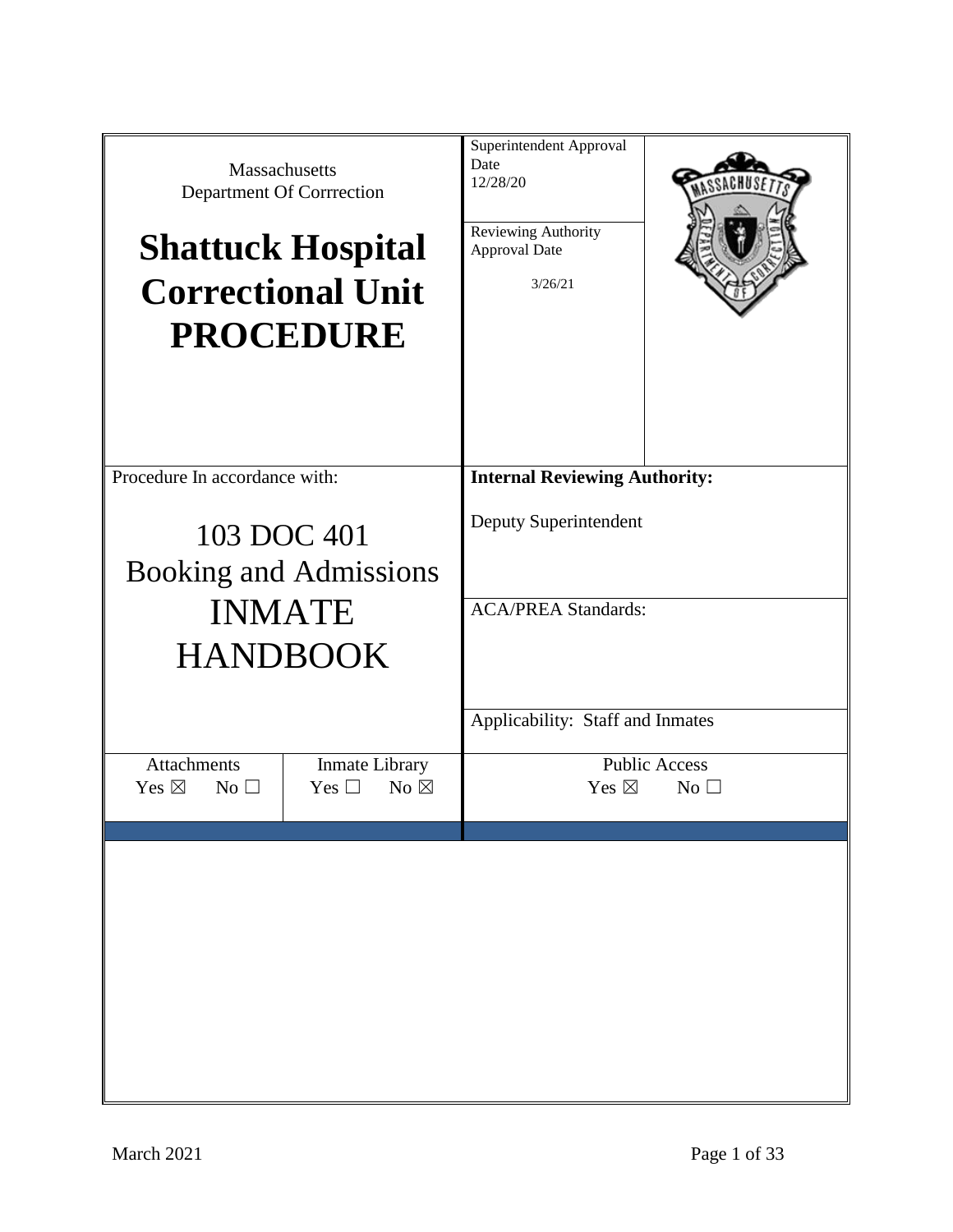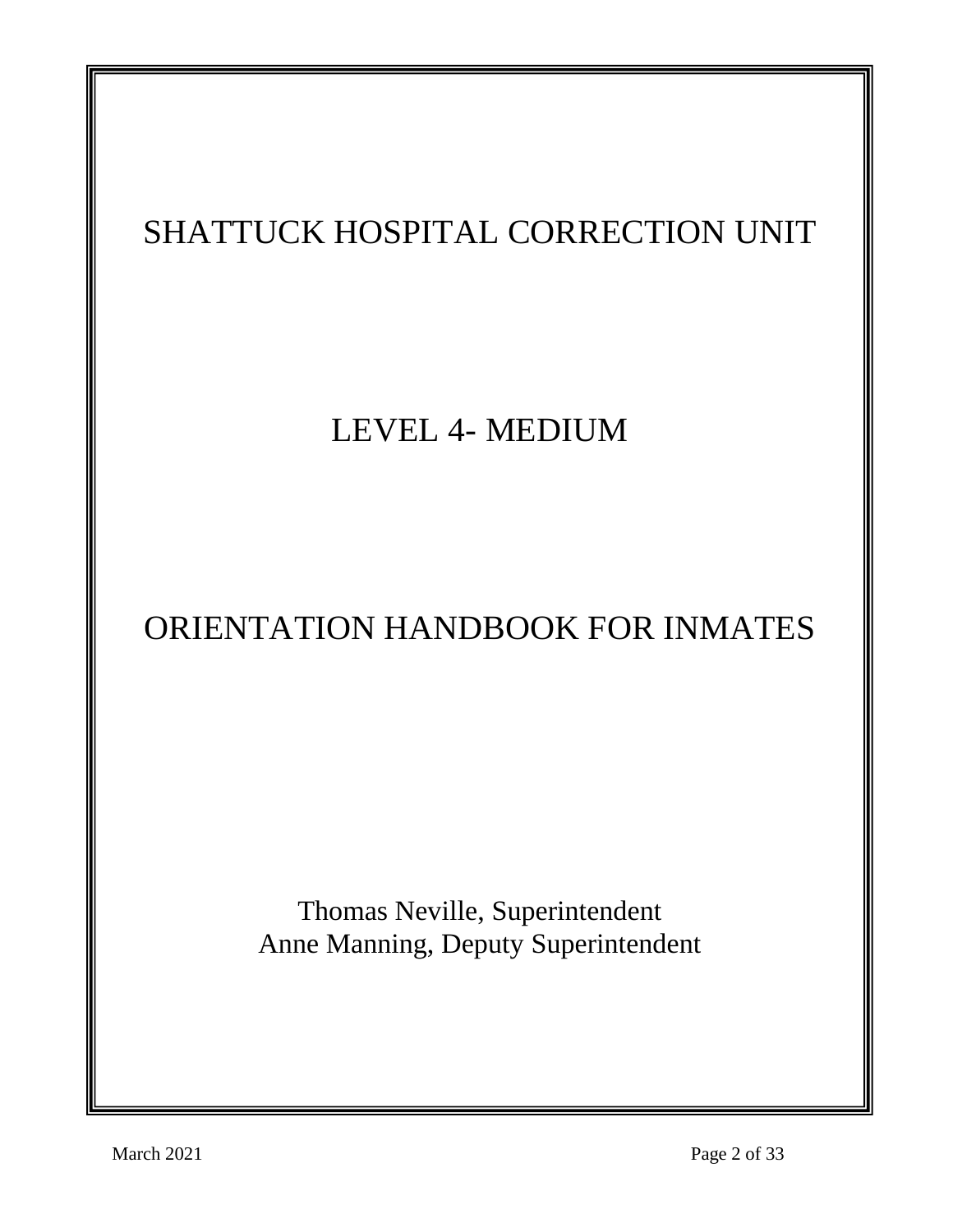### **TABLE OF CONTENTS**

#### **CHAPTER PAGE**

| 1.               | Introduction & Orientation          | 4  |
|------------------|-------------------------------------|----|
| 2.               | Housing Rules & Regulations         | 5  |
| 3.               | Disciplinary Rules & Regulations    | 5  |
| $\overline{4}$ . | <b>Disciplinary Sanctions</b>       | 9  |
| 5.               | Inmate Rights & Responsibilities    | 11 |
| 6.               | Inmate counts                       | 12 |
| 7.               | Escape                              | 12 |
| 8.               | <b>Inmate Property</b>              | 12 |
| 9.               | <b>Inmate Smoking Policy</b>        | 13 |
| 10.              | <b>Inmate Movement Policy</b>       | 13 |
| 11.              | <b>Mail Regulations</b>             | 13 |
| 12.              | Inmate Telephone System             | 14 |
| 13.              | Haircuts                            | 15 |
| 14.              | <b>Staff Accessibility</b>          | 15 |
| 15.              | <b>Grievance Procedures</b>         | 15 |
| 16.              | <b>Fire Safety</b>                  | 17 |
| 17.              | Visiting Rules & Regulations        | 18 |
| 18.              | Visiting Room Rules and Regulations | 22 |
| 19.              | <b>Library Services</b>             | 23 |
| 20.              | Parole                              | 23 |
| 21.              | Lionbridge International            | 23 |
| 22.              | <b>PREA</b>                         | 24 |
| 23.              | Americans with Disabilities Act     | 27 |

#### ATTACHMENTS:

- 1. Inmate Orientation Sign Off<br>2. Release of Patient Information
- 2. Release of Patient Information Status
- 3. Inmate Personal Property
- 4. Inmate Telephone System Number Request Form
- 5. Offender/Inmate Orientation to ADA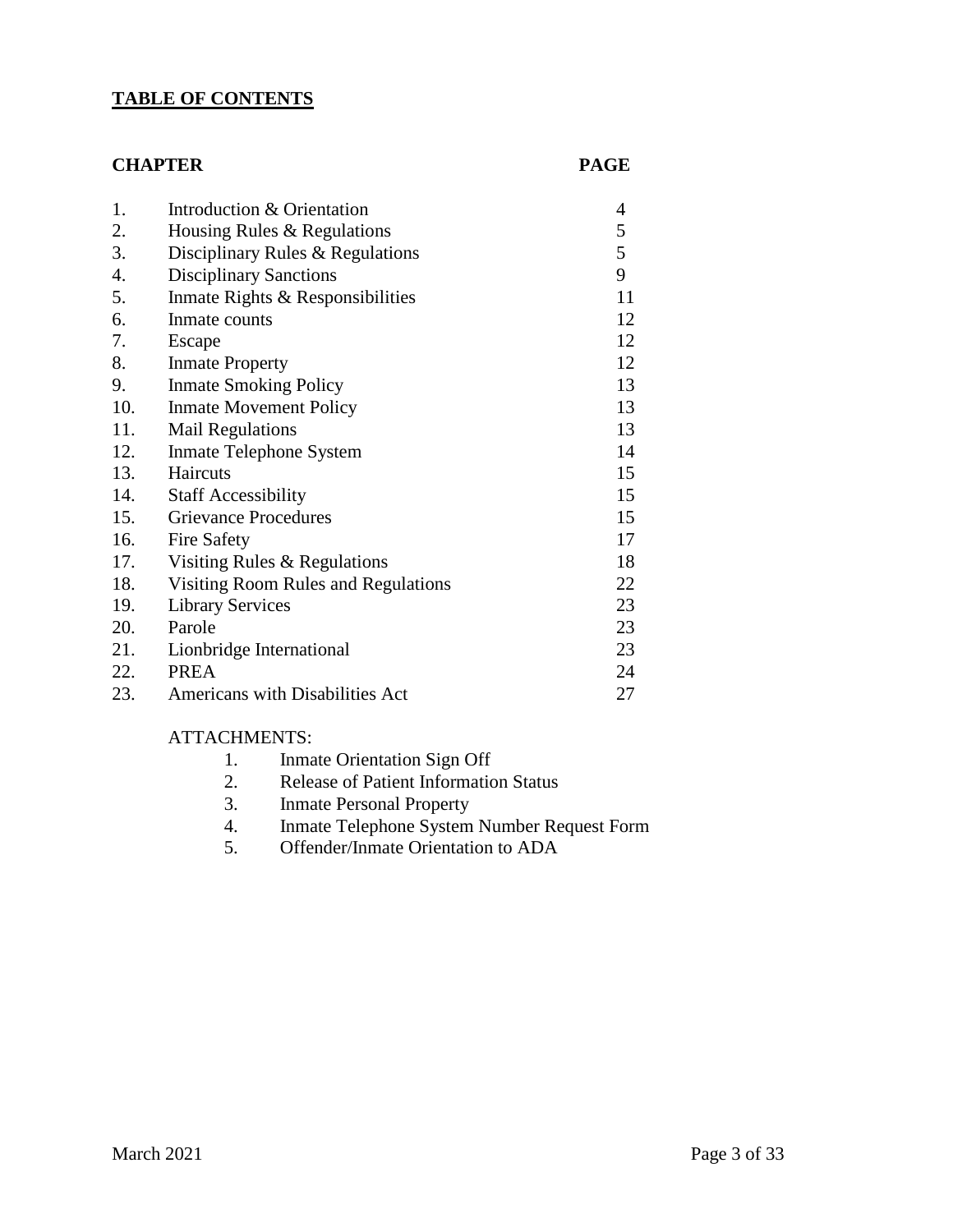# **Chapter 1 INTRODUCTION & ORIENTATION**

#### **Please be advised the term "inmate" includes detainee unless specified otherwise.**

The Department of Correction is responsible for your care and custody during your hospitalization at the Shattuck Hospital Correction Unit. Officers and staff are not permitted to disclose dates of admissions, discharges, or follow-up visits (inpatient). Transportation to and from the institution is arranged by the Department of Correction.

After you are admitted, an officer will give you a copy of the rules and regulations as described in the Inmate Handbook. You will be asked to sign the following: an "Inmate Orientation" sheet (Att. 1) acknowledging your receipt of the handbook; a "Release of Patient Info Status" sheet (Att. 2) identifying who you would like to designate as privy to your basic medical information upon their request; an "Inmate Personal Property" sheet (Att. 3) and Offender/Inmate Orientation to ADA (Att. 5)

Any questions you may have regarding hospital procedures (other than medical) should be directed to an officer.

SHCU is considered a transit facility intended to meet only the medical needs of inmates. The average length of stay is less than five days. Therefore, many institutional services and regulations are not applicable and/or addressed specifically by virtue of the hospital setting i.e.,

Housekeeping Laundry Inmate Work Assignments and Mass Corr Classification Health Services Unit Correctional Mental Health Program Dining Room Regulations Canteen & Money Transfers Financial – Inmate Accounts Leisure Time Activities Religious Activities & Services

Your doctor is responsible for your medical treatment during your hospitalization. All questions regarding your condition, treatment, medicine, and medical procedures should be directed to him or her.

The nursing staff will carry out orders for treatment and medication as written by your doctor. They must have **a written order** before they are able to fill any request. Make sure that your doctor is aware of any medical complaints or requests that you have. You should also inform your doctor about any medication which you have been taking at the institution. Aspirin and sleeping medication must be ordered by your doctor. All narcotics and sedatives will be given in crushed form. An officer will require a mouth check to ensure medication is not stockpiled.

Inmates that are deaf/hearing impaired or where a language or literacy problem may prevent them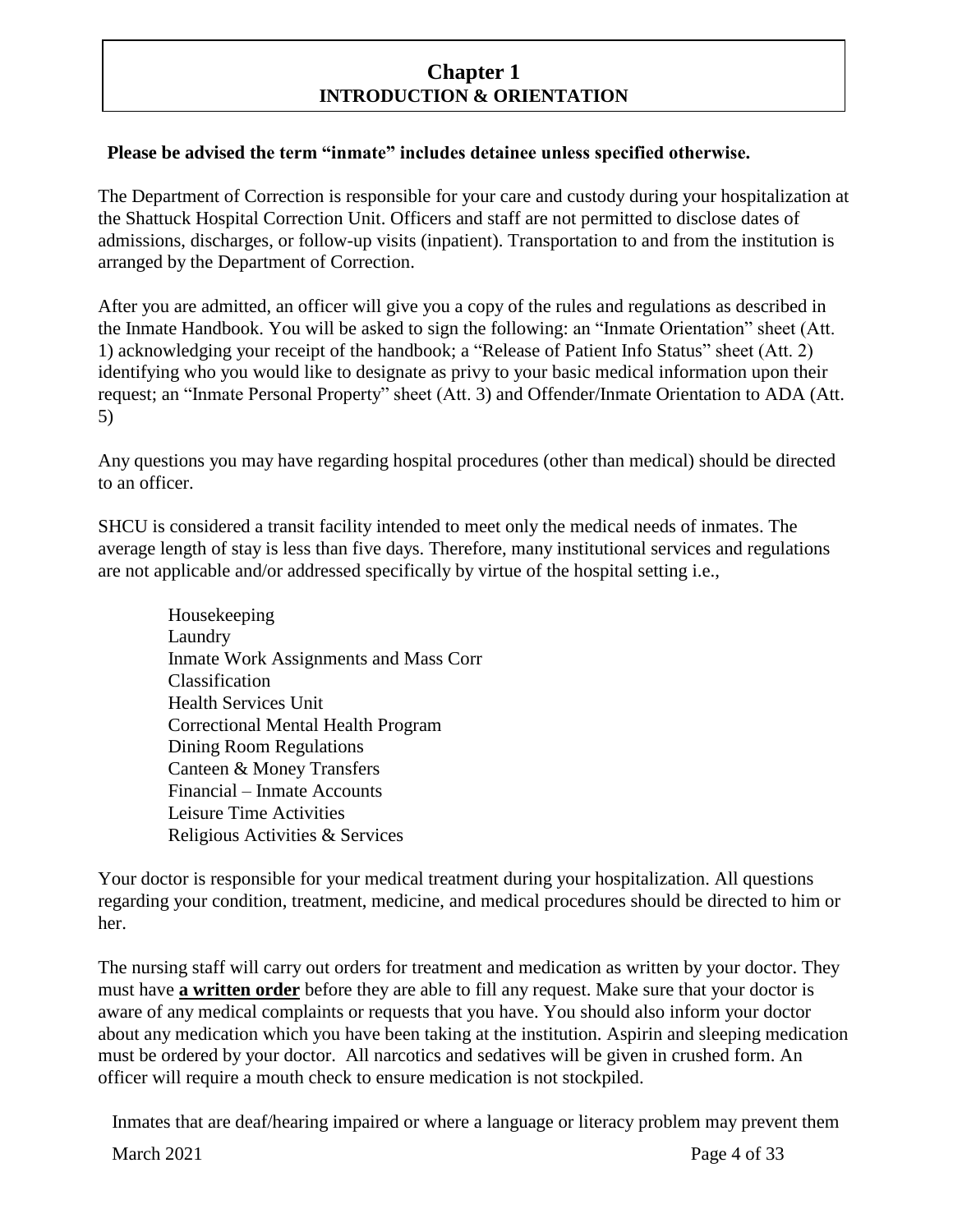from understanding institutional rules and/or Disciplinary Proceedings may request through staff to have access to the assistance of Video Relay Service (VRS), TTY and/or CAPTEL.

# **Chapter 2 HOUSING RULES AND REGULATIONS**

#### **General Housing Rules and Regulations**

In accordance with Chapter 127 Section 38B **Assaults upon guards; bodily substances; penalty** - any person in the custody of a correctional facility who commits an assault or an assault and battery by means of a bodily substance, including but not limited to, blood, saliva, mucous, semen, urine or feces, shall be punished by imprisonment for not more than 2 ½ years in a jail or house of correction or for not more that 10 years in a state prison. Said sentence shall begin from and after all sentences currently outstanding and unserved at the time of said assault or assault and battery.

#### **Privacy Curtains**

Each inmate's room and bed will be equipped with a privacy curtain that shall only be used whenever a medical procedure is conducted at bedside. Also staff may authorize the use of this curtain whenever an inmate requires bedside washing and other related use.

At no time will an inmate close the privacy curtain for reasons without the approval of the shift commander or designee.

#### **Linens**

The accumulation of excess linen, to include sheets, pillow cases, etc. is not authorized. Disciplinary action may occur if an inmate repeatedly maintains excess linen. Linen is distributed by medical staff.

#### **Searches**

At any given time or place, you are subject to a search of your person or living quarters. Many searches are routine in nature in an attempt to control contraband (i.e. materials or articles not authorized).

The fact that you are asked to submit to a search does not mean you are under suspicion. Searches may include both pat searches and strip searches.

Refusal to submit to a search will result in disciplinary action.

# **Chapter 3 DISCIPLINARY RULES AND REGULATIONS**

It is in your best interest to become familiar with the rules and regulations of the institution. On the following pages are the code of offenses which apply throughout the Department of Correction and a list of rules and regulations which apply specifically to this institution. A copy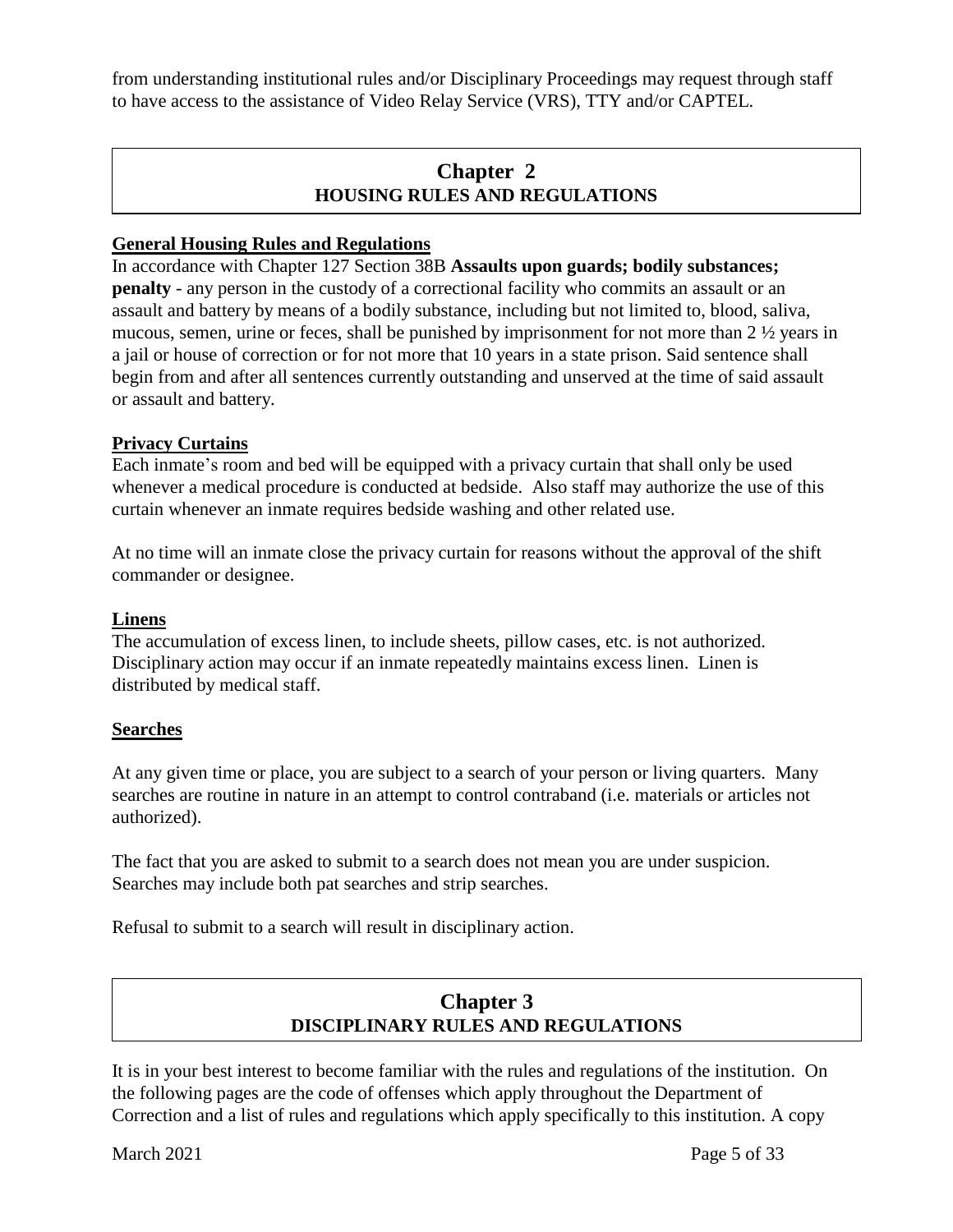of the Disciplinary Policy (103 CMR 430) is available in the Day Room as well as upon request from the CPO II.

Disciplinary reports may be written by any staff member for any violation of institutional or departmental rules. The disciplinary report is then given to the supervisor and then to the Shift Commander who reviews the report and may handle the matter informally in consultation with the reporting staff person, recommend dismissal to the Disciplinary Officer, or send the disciplinary report to the Disciplinary Officer for formal disciplinary action. The Disciplinary Officer then makes the determination of the offenses and serves the inmate with the report. The Disciplinary Officer has up to four (4) business days (weekends and holidays excluded) to serve a disciplinary report. Informal reports are handled by the issuing employee, and formal matters are handled by a disciplinary hearing officer with a formal hearing, where the inmate may have the opportunity to obtain representation and call witnesses. The inmate has the option of accepting the finding and sanction, or appealing to the Superintendent (formal matters).

At the time an inmate is served a disciplinary report, he may waive his 24-hour notice of hearing and plead guilty to the charge(s). The officer serving the report will give him his sanctions at this time and close the matter. The inmate does not lose his right to appeal.

### **Cell Phones / Other Electronic Devices and Discipline**

Inmate use and or possession of any type of cell phone, other unauthorized electronic device, or cell phone or other electronic device paraphernalia (including cell phone chargers, chargers, SIM cards, and any other related products), is strictly prohibited and considered a serious security issue. Inmates found in possession of said items shall be subject to formal disciplinary action. Use and / or possession of cell phones or cell phone paraphernalia shall be considered a category 2 disciplinary infraction.

#### **430.24 Code of Offenses**

Category One:

1-1 Killing of another.

1-2 Aggravated assault on a staff member, contract employee, member of the public, volunteer or animal.

1-3 Aggravated assault of another inmate or parolee.

1-4 Aggravated assault on a visitor.

1-5 Taking or holding any person hostage.

1-6 Escape or attempted escape.

1-7 Possession, manufacture, or introduction of an explosive device or any ammunition, or any components of an explosive device or ammunition.

1-8 Possession, manufacture, or introduction of any gun, firearm, weapon, sharpened instrument, knife or poison of any component thereof.

1-9 Sexual assault on a staff member, contract employee, member of the public, orvolunteer.

1-10 Sexual assault or sexual abuse of another inmate.

1-11 Sexual assault on a visitor.

1-12 Rioting.

March 2021 Page 6 of 33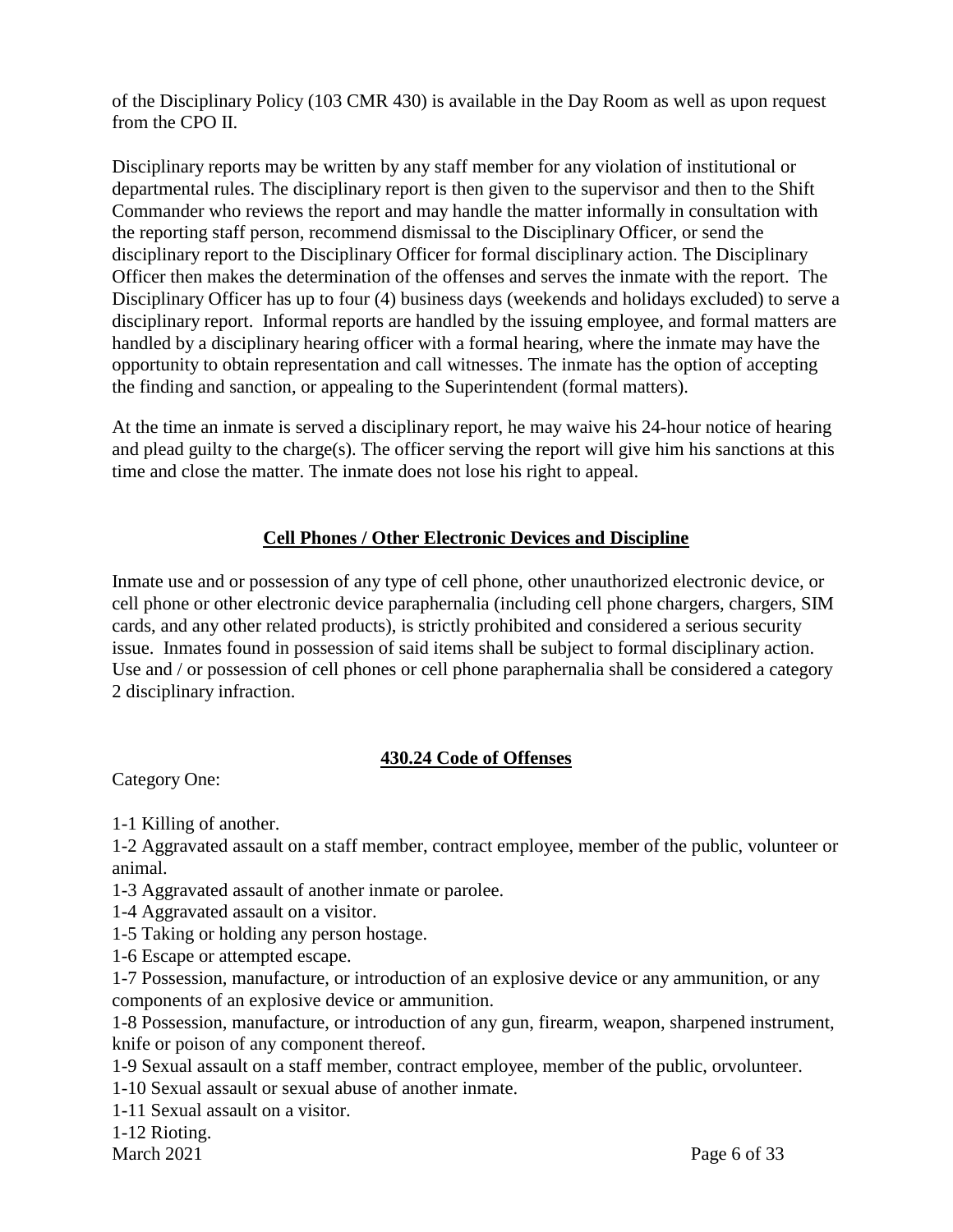1-13 Inciting others to riot or inciting other inmates to participate in a major group demonstration within any institution.

1-14 Setting a fire, using or placing a bomb or incendiary device.

1-15 Introduction, distribution or transfer of any narcotic, controlled substance, illegal drug, unauthorized drug or drug paraphernalia.

1-16 Engaging in or inciting an organized work stoppage.

1-17 Fighting with, assaulting or threatening another person, due to security threat group activities or gang activities.

1-18 Engaging, encouraging, recruiting or pressuring others to engage in security threat group activities.

1-19 Fighting with or assaulting any person in an area designated for visiting, while visits are occurring.

1-20 Attempting to commit any of the above offenses, making plans to commit any of the above offenses or aiding another person to commit any of the above offenses shall be considered the same as the commission of the offense itself.

Category Two:

2-1 Unauthorized possession of items or material likely to be used in an escape.

2-2 Causing a valid threat of transmission of a contagious disease to any person due to intentional or reckless action.

2-3 Assault on a staff member, contract employee, member of the public, volunteer, or animal.

2-4 Assault on another inmate or parolee.

2-5 Assault on a visitor.

2-6 Making a bomb threat, or using a hoax device, or a hoax substance.

2-7 Fighting with any person.

2-8 Refusing to submit to urinalysis, breathalyzer, or other standard sobriety test or altering or interfering with any such test, or failing to provide a urine sample when ordered to do so by a staff member without medical or mental health justification.

2-9 Refusing or failing to submit to testing required by statute, or order, such as DNA blood tests, when ordered to do so by a staff member.

2-10 Engaging in or inciting a group demonstration inside the correctional institution or a hunger strike inside the correctional institution.

2-11 Unauthorized use or possession of drugs, narcotics, illegal drugs, unauthorized drugs or drug paraphernalia.

2-12 Possession, manufacture or introduction of unauthorized keys.

2-13 Indecent exposure, or masturbating in the view of another person.

2-14 Receiving test results indicating the presence of unauthorized drugs, alcohol or other intoxicants.

2-15 Interfering with staff members, medical personnel, firefighters, or law enforcement personnel in the performance of their duties during an emergency.

2-16 Tampering with, damaging, blocking or interfering with any locking or security device or window.

2-17 Impersonating any staff member, contract employee, volunteer or visitor.

2-18 Causing an inaccurate count by means of unauthorized absence, hiding, concealing oneself or other form of deception or distraction.

2-19 Possessing, making, introducing or transferring intoxicants and alcohol, or possession of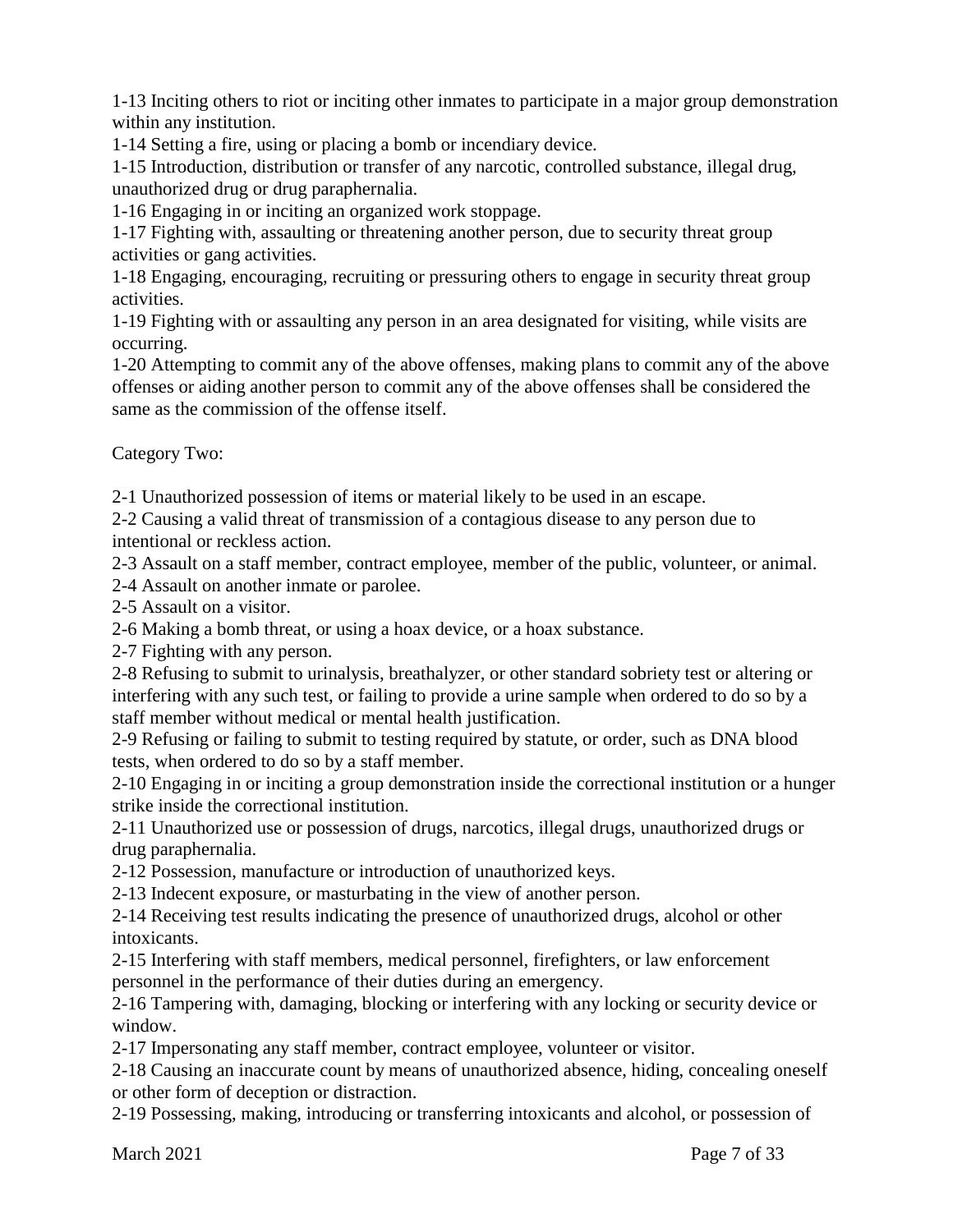ingredients, equipment, formula, or instructions that are used in making intoxicants and alcohol. 2-20 Possession of the clothing of a staff member or contract employee, or visitor.

2-21 Causing injury to another person by resisting orders, resisting forced movement or physical efforts to restrain.

2-22 Making a false fire alarm or tampering with, damaging, blocking or interfering with fire alarms, fire extinguishers, fire hoses, fire exits, or other firefighting equipment or devices. 2-23 Counterfeiting, committing forgery, altering or unauthorized reproduction of any document, article of identification, money, security, or official paper.

2-24 Conduct which interferes with the security or orderly running of the institution.

2-25 Wearing or displaying colors or any type of emblem, insignia or logo suggesting possible membership or affiliation with a gang, group party or other association whenever such wearing or display may, when the Superintendent has reasonable cause to believe, pose a threat to the security, good order or safety of the institution.

2-26 Possessing, wearing or using security threat group paraphernalia or photographs.

2-27 Failure to timely report to a location or program assignment resulting in a declaration of escape status.

2-28 Distribution or sale of tobacco.

2-29 Engaging in intimate acts and/or sexual acts with another.

2-30 Stalking.

2-31 Possession of a cell phone, unauthorized electronic device, or paraphernalia for a cell phone or unauthorized electronic device, regardless of whether the cell phone/device is operable.

2-32 Attempting to commit any of the above offenses, making plans to commit any of the above offenses or aiding another person to commit any of the above offenses shall be considered the same as the commission of the offense itself.

Category Three:

3-1 Lying to or providing false information to a staff member.

3-2 Receipt or possession of contraband of items not authorized for retention by inmates.

3-3 Reserved for Future Use.

3-4 Threatening another with bodily harm or with any offense against another person, their property or their family.

3-5 Refusing a direct order by any staff member.

3-6 Impersonating another inmate.

3-7 Refusing a transfer to another institution.

3-8 Extortion, blackmail, or demanding or receiving money or anything of value in return for protection against others, or under threat of informing.

3-9 Throwing objects, materials, substances, or spitting at another.

3-10 Theft of property or possession of stolen property.

3-11 Unauthorized accumulation/misuse of prescribed medication.

3-12 Possession, manufacture, or introduction of an unauthorized tool.

3-13 Organizing or participating in an unauthorized group activity or meeting inside the correctional institution.

3-14 Giving, selling, borrowing, lending, or trading money or anything of value to, or accepting or purchasing money or anything of value from another inmate or an inmate's friend(s) or family.

3-15 Flooding a cell or other area of the institution.

3-16 Refusing a cell or housing assignment.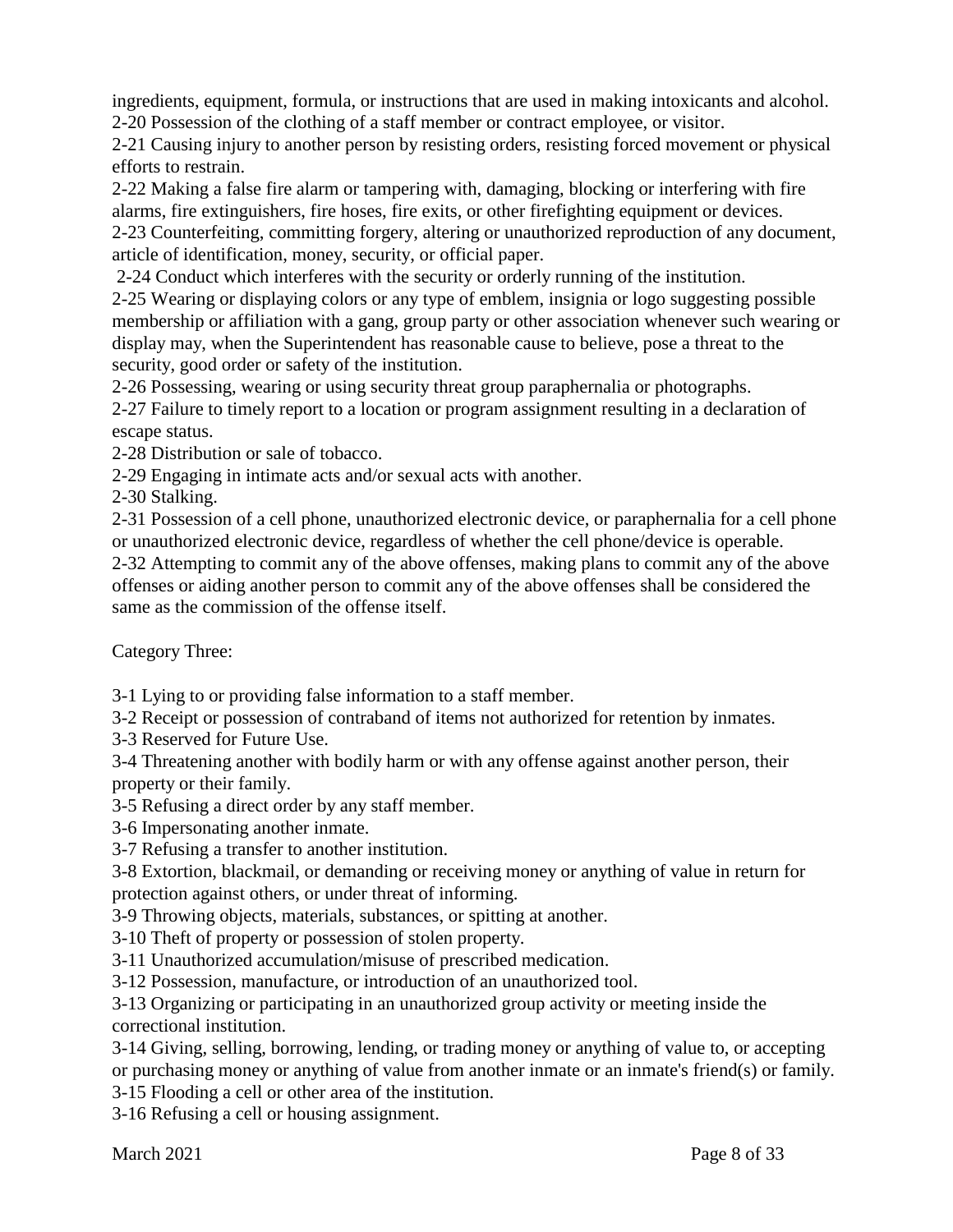3-17 Causing an individual to be penalized or proceeded against by providing false information.

3-18 Gambling and/or possession of gambling paraphernalia.

3-19 Giving, receiving or offering any person a bribe or anything of value for an unauthorized favor or service.

3-20 Receiving a tattoo while incarcerated, tattooing another, or possessing tattoo paraphernalia and/or body piercing.

3-21 Fraud, embezzlement, or obtaining goods, services, money or anything of value under false pretense.

3-22 Creating an emergency by feigning illness or injury.

3-23 Possession of tobacco products and/or an incendiary device.

3-24 Being out of place or in an unauthorized area outside of the inmate's unit.

3-25 Communicating, directly or indirectly with any staff member, contract employee, volunteer or their relatives at their home addresses, home telephone numbers, email addresses, social media accounts or for nonofficial business.

3-26 Use of obscene, abusive or insolent language or gesture.

3-27 Conduct which disrupts the normal operation of the facility or unit.

3-28 Possession of an altered appliance.

3-29 Engaging in an unauthorized visit while on a community work crew or a pre-release work assignment.

3-30 Attempting to commit any of the above offenses, making plans to commit any of the above offenses or aiding another person to commit any of the above offenses shall be considered the same as the commission of the offense itself.

Category Four:

4-1 Receipt or possession of contraband.

4-2 Mutilating, defacing or destroying state property or the property of another person.

4-3 Unauthorized possession of money or other negotiable items.

4-4 Use of mail or telephone in violation of established rules or regulations.

4-5 Telephoning or sending written communications to any person contrary to previous written warnings and/or documented disciplinary action.

4-6 Possession of any photographic, or hand drawn material and/or unauthorized publication that depicts sexually explicit acts, and/or nudity.

4-7 Reserved for Future Use.

4-8 Misuse or waste of issued supplies, goods, services, or property.

4-9 Failure to maintain acceptable hygiene.

4-10 Failure to maintain acceptable hygiene or appearance of a housing area.

4-11 Violating any departmental rule or regulation, or any other rule, regulation, or condition of an institution or community based program.

4-12 Failure to comply with standing count procedures.

4-13 Being out of place or an unauthorized area within a unit.

4-14 Reserved for Future Use.

4-15 Attempting to commit any of the above offenses, making plans to commit any of the above offenses or aiding another person to commit any of the above offenses shall be considered the same as the commission of the offense itself.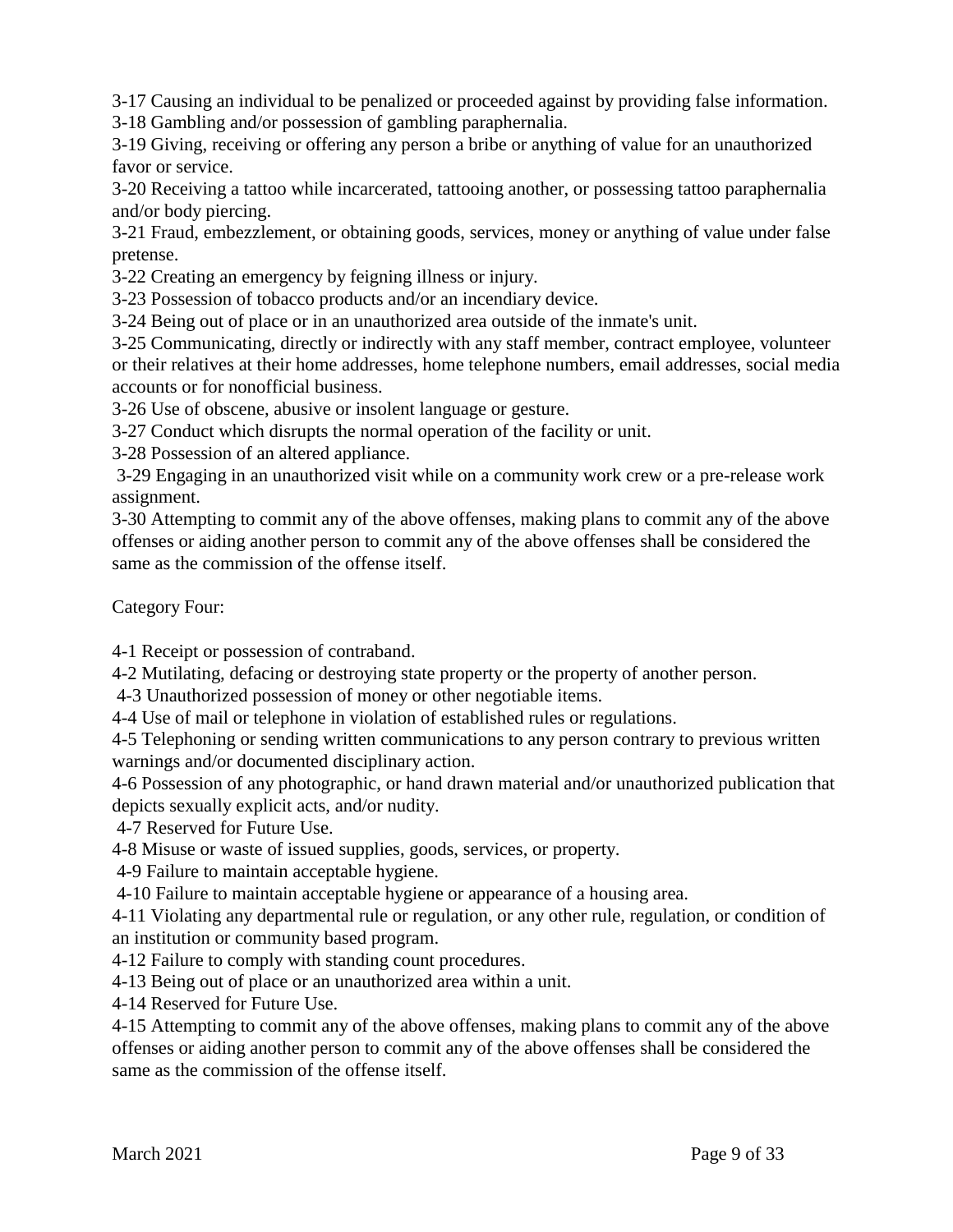# **Chapter 4 DISCIPLINARY SANCTIONS**

- (1) Sanctions for each Category 1 offense are as follows:
	- (a) Loss of statutory good time, not to exceed 360 days loss for all charges arising out of any one incident or substantially related incidents;
	- (b) Disciplinary Detention for up to 15 days;
	- (c) 60-120 days loss of a privilege, including but not limited to one of the following: television, radio, canteen, either visits or phone privileges, hot pots, and leisure programs;
	- (d) Cell or housing restriction for up to 20 days;
	- (e) Restitution, including, if applicable, any medical treatment assessment under M.G.L. c. 124, § l(s);
	- (f) Referral to Department Disciplinary Unit for a period not to exceed ten years for all violations arising out of one incident or substantially related incidents;

No more than one sanction shall be imposed per offense and no more than five sanctions (in addition to restitution) may be imposed for all offenses arising out of anyone or substantially related incidents in which the highest offense(s) alleged is from Category 1.

- (2) Sanctions for each Category 2 offenses are as follows:
	- (a) Loss of statutory good time, not to exceed 180 days loss for all charges arising out of any one incident or substantially related incidents;
	- (b) Disciplinary Detention for up to 15 days;
	- (c) 30-90 days loss of a privilege, including but not limited to one of the following: television, radio, canteen, either visits or phone privileges, hot pots, and leisure programs;
	- (d) Cell or housing restriction for up to 15 days;
	- (e) Restitution, including, if applicable, any medical treatment assessment under M.G.L. c.124, § l(s);
	- (f) Referral to Department Disciplinary Unit for a period not to exceed five years for all violations arising out of one incident or substantially related incidents;

No more than one sanction shall be imposed per offense and no more than four sanctions (in addition to restitution) may be imposed for all offenses arising out of anyone or substantially related incidents in which the highest offense(s) alleged is from Category 2.

- (3) Sanctions for each Category 3 offense are as follows:
	- (a) Disciplinary Detention for up to ten days;
	- (b) Up to 60 days loss of a privilege, including but not limited to one of the following: television, radio, canteen, either visits or phone privileges, hot pots, and leisure programs;
	- (c) Cell or housing restriction for up to ten days;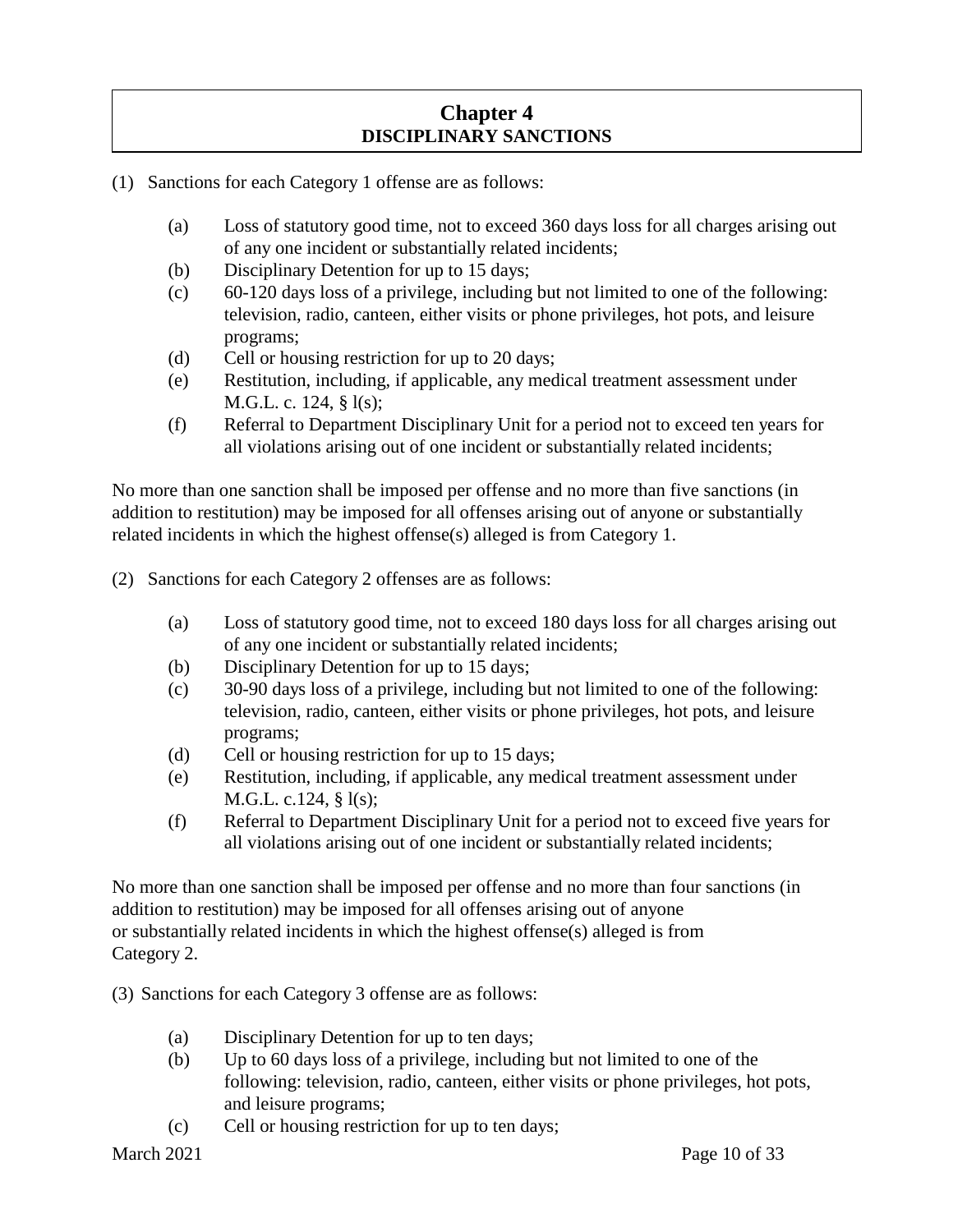- (d) Restitution, including, if applicable, any medical treatment assessment under M.G.L. c.124, § 1 (s);
- (e) Prohibition from replacing any altered appliance for up to four months;
- (f) Up to 15 hours of extra duty.

No more than one sanction shall be imposed per offense and no more than three sanctions (in addition to restitution) may be imposed for all offenses arising out of anyone or substantially related incidents in which the highest offense(s) alleged is from Category 3.

(4) Sanctions for each Category 4 offense are as follows:

- (a) Up to 30 days loss of a privilege, including but not limited to one of the following: television, radio, canteen, either visits or phone privileges, hot pots, and leisure programs;
- (b) Restitution, including, if applicable, any medical treatment assessment under M.G.L. c. 124, § l(s);
- (c) Room/Unit restriction up to five days;
- (d) Prohibition from replacing any altered appliance for up to four months;
- (e) Up to ten hours of extra duty;
- (f) Written reprimand.

No more than one sanction shall be imposed per offense and no more than two sanctions (in addition to restitution) may be imposed for all offenses arising out of anyone or substantially related incidents in which the highest offense(s) alleged is from Category 4.

- (5) No more than a total of 30 days disciplinary detention or 40 days cell, housing, or unit restriction may be imposed for all violations arising out of one incident or substantially related incidents.
- (6) Findings requiring the payment of an amount of restitution by an inmate shall be supported by a preponderance of evidence.
- (7) Disciplinary informal sanctions at SHCU include loss of leisure activity.

# **Chapter 5 INMATE RIGHTS AND RESPONSIBILITIES**

The following information concerning your "Rights and Responsibilities" is offered for your study and guidance. It is given in understandable terms and, if studied and remembered, should provide you with sufficient knowledge of what you can expect during your stay here, and also what will be expected from you.

| <b>RIGHTS</b>                                                                                                                     |     | <b>RESPONSIBILITIES</b>                                                                    |
|-----------------------------------------------------------------------------------------------------------------------------------|-----|--------------------------------------------------------------------------------------------|
| You have a right to expect that as a human<br>being you will be treated respectfully, fairly<br>and impartially by all personnel. | . . | You have the responsibility to treat others, both<br>staff and inmates in the same manner. |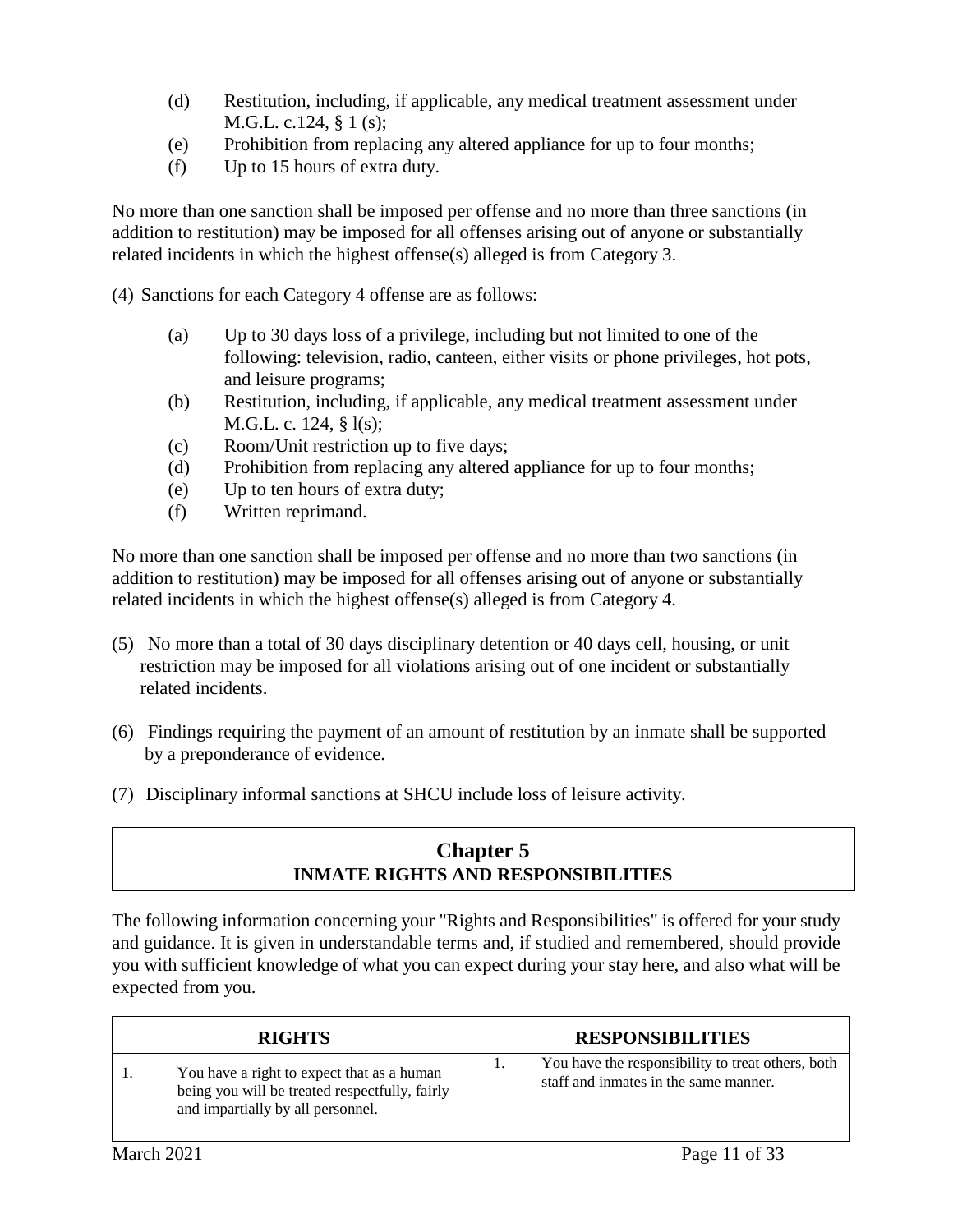| 2. | You have the right to be informed of rules,<br>procedures and schedules concerning the<br>operation of the institution.                                                                                                                                                                     | 2. | You have the responsibility to know and abide<br>by them.                                                                                                                           |
|----|---------------------------------------------------------------------------------------------------------------------------------------------------------------------------------------------------------------------------------------------------------------------------------------------|----|-------------------------------------------------------------------------------------------------------------------------------------------------------------------------------------|
| 3. | You have the right to health care, which<br>includes nutritious meals, proper bedding and<br>clothing and laundry schedule for cleaning of<br>the same, an opportunity to shower regularly,<br>proper ventilation for warmth and fresh air,<br>toiletries and medical and dental treatment. | 3. | It is your responsibility to not waste food, to<br>follow schedules, to maintain neat and clean<br>living quarters and to seek medical and dental<br>care as you need it.           |
| 4. | You have the right to unrestricted and<br>confidential access to the courts by<br>correspondence on matters such as legality of<br>your conviction, civil matters, pending<br>criminal cases and conditions of your<br>imprisonment.                                                        | 4. | You have the responsibility to present honestly<br>and fairly your petitions, questions and<br>problems to the courts.                                                              |
| 5. | You have the right to be free from sexual<br>abuse and sexual harassment and, to be free<br>from retaliation for reporting such incidents.                                                                                                                                                  | 5. | You have the responsibility to take advantage<br>of activities which may help you live a law-<br>abiding life within the facility and later in the<br>community.                    |
|    |                                                                                                                                                                                                                                                                                             | 6. | You are responsible for keeping yourself<br>informed and for reporting<br>violations/suspicions as part of our zero<br>tolerance approach to sexual abuse and sexual<br>harassment. |

# **Chapter 6 INMATE COUNTS**

Major counts are the following times: **7:00 am, 11:00 am, 4:30pm, 9:30 pm, 12:00 Midnight and 3:30 am.** Inmates are not required to stand for major counts but should be at there bedside when major counts are being conducted unless approved by staff for extenuating circumstances. At no time will inmates move throughout the unit while a count is being performed unless a medical emergency exist.

# **Chapter 7 ESCAPE**

Any attempt to leave any portion of the hospital grounds, will be considered an escape. This will include 8 North , the DOC Holding area, and any other sections of the hospital where treatment occurs where you are under escort and attempt to flee. This will also entail attempting to flee from any transportation Officer during the course of a transportation detail.

# **Chapter 8**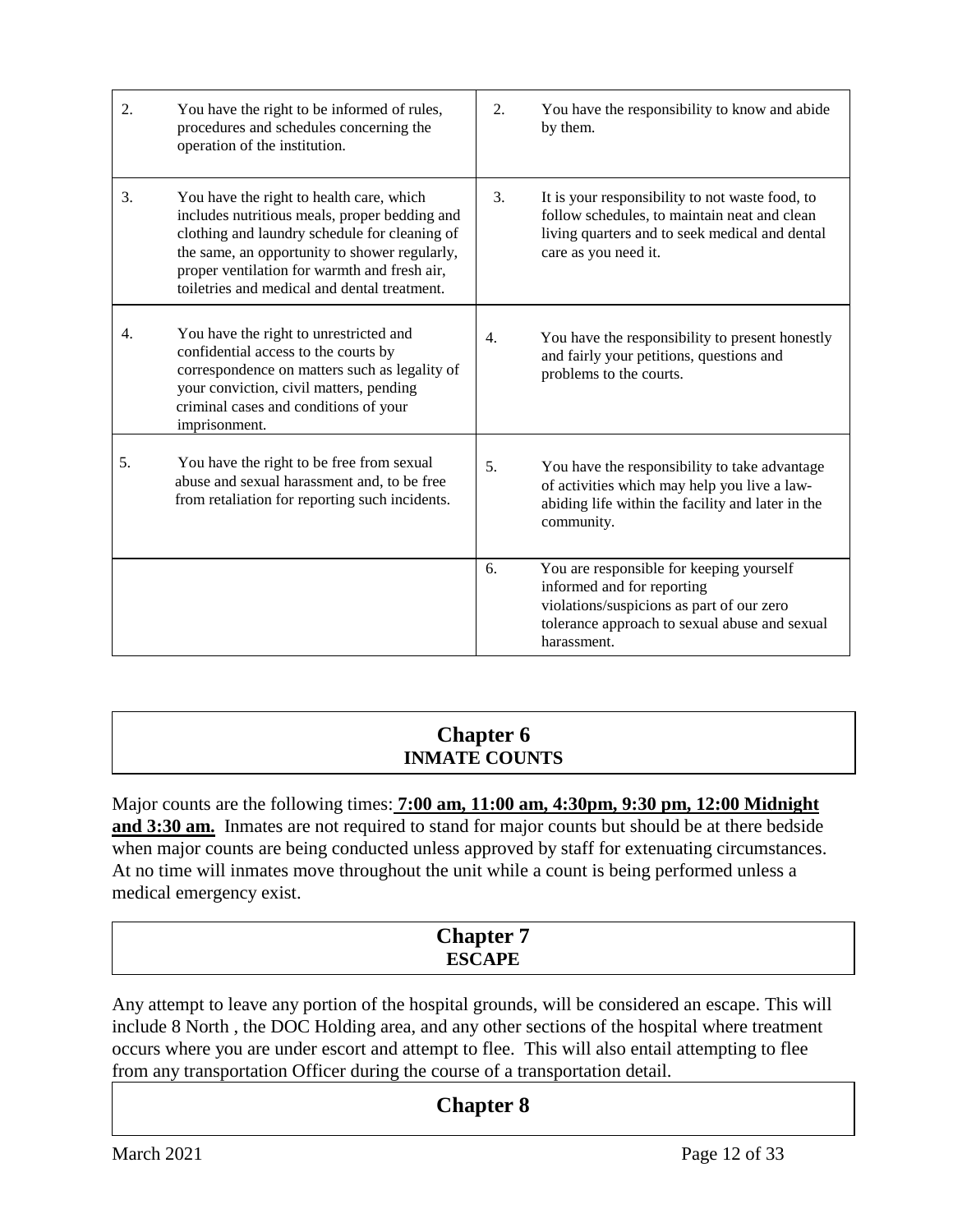# **INMATE PROPERTY**

Upon transfer and admission to the Shattuck Hospital Correction Unit you will be issued pajamas or hospital garments. The clothes that you arrive in will be secured in a secure locker.

- 1. You are allowed no more than two (2) pairs of underwear, unless approved by the Superintendent or designee.
- 2. You will be allowed eyeglasses and dentures if you were in possession of them upon admission. A Doctor must approve Orthopedic and/or prosthetic devices.
- 3. You will be allowed a pencil and / or a pen and stationary.
- 4. You will be allowed a religious book.
- 5. **Toiletries:** one each of a comb, shampoo, deodorant and soap
- 6. **Jewelry:** only wedding bands or religious medallions that have been approved by parent Institution are allowed.

# **Chapter 9 INMATE SMOKING POLICY**

The Shattuck Hospital Correction Unit is a non-smoking facility; **NO SMOKING ALLOWED ON 8 NORTH** or inside this building.

# **Chapter 10 INMATE MOVEMENT POLICY**

Leaving your assigned room without prior permission is not allowed at any time with the exception of utilizing the bathroom. The Day Room will be **open** to all inmates during the hours of  $1:00 - 3:00$  pm and  $6:00 - 8:00$  pm and will not require permission to access. If visits are in progress, the Day Room will not be available for general use. All inmate movement will cease at 8:00 p.m. (with the exception of utilizing the bathroom). Showers will be available during the hours of 9:00 a.m. to 11:00 a.m., 1:00 p.m. to 3:00 p.m., and 6:00 p.m. to 8:00 p.m. Permission to use the showers after curfew must be approved by the Shift Commander or designee. All razors will be dispensed and disposed of by a correction officer. You may only receive a razor during the 7-3 shift and from the hours of  $9:00 \text{ am} - 11:00 \text{ am}$ .

It must be noted that once assigned to the 8 North unit and placed on a precaution status by your medical provider, you **may not** be able to leave your assigned room and /or will be limited in your movement unless medically cleared.

# **Chapter 11 MAIL REGULATIONS**

As SHCU is a transit facility, inmates are not encouraged to formally change their address from their parent institution to SHCU. Any items mailed from an outside publisher, excluding a religious book, will be sent back to inmate's parent institution property office.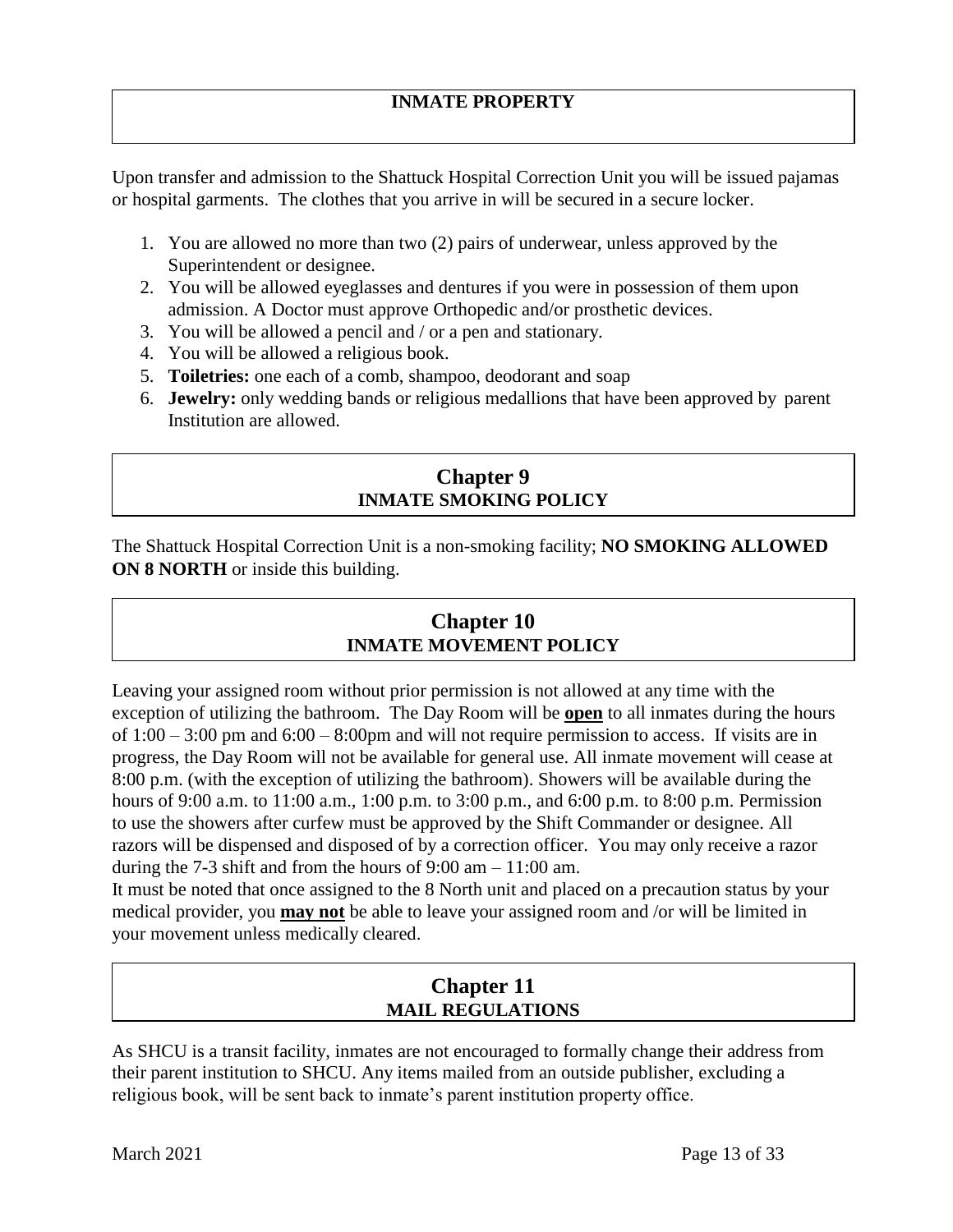In the event that an inmate is at SHCU longer than 6 continuous months, an inmate may request through the Superintendent to receive books directly from an approved outside publisher.

All incoming mail will be checked by the mail officer for contraband only. Mail from courts or attorneys will be opened and inspected for contraband in the presence of the inmate to whom it is addressed. All outgoing mail must have a return address on the envelope and the inmate's full name and commitment number. Outgoing mail shall be handed to the 8 North Gate Officer for verification of the sender's information. It will then be placed into the locked mailbox identified for (US mail) by the 8 North Gate Officer. If an inmate is unable to hand deliver their outgoing mail to the 8 North Gate Officer due to a medical condition, then an officer assigned to the 8 North unit or the CPO may do so. **Inmate to inmate correspondence must be approved by both Superintendents prior to mailing.**

### **Do not ask any uniform officers, medical staff or visitor to deliver mail under any conditions and will be considered a violation of DOC policy.**

Inmates that are determined to be indigent may send up to three (3) first class letters per week and an unlimited amount of legal mail. **Return Address**: Lemuel Shattuck Hospital

 Correctional Unit 8 North 170 Morton Street Jamaica Plain, MA 02130

# **Chapter 12 INMATE TELEPHONE SYSTEM**

There are telephones available for use in both the inside and outside corridors during the hours of **1:00 p.m. to 5:00 p.m. and 6:00 p.m. to 8:00 p.m.**

Inmates are required to utilize a PIN number in order to make outgoing calls. Be advised these calls are recorded except for attorney phone calls. In order to participate in the PIN system you must be in the "Advance Pay" program. State inmates that already have an assigned PIN number will have their accounts automatically transferred to SHCU upon admission.. County inmates must fill out a "MA DOC inmate Telephone System Number Request Form' and be assigned a PIN number to make phone calls. Once completed, this sheet should be given to a CO, CPO or put in the mailbox for collection. Information on this is available through your CPO.

All calls will be limited to twenty (20) minutes. Any inmate using profane language on the telephone may be denied use of the phone. The number of telephone calls per inmate may be limited by the shift commander, depending on the availability of the telephone. Inmates on precautions will not be allowed phone privileges unless approved by the shift commander after consulting with medical staff. Inmates on bed rest will not have access to the corridor telephones. Phone calls for these inmates will be arranged by the shift commander or correction program officer, within reasonable limits. **Telephone calls are recorded for Security Purposes.** 

Adding / deleting telephone numbers is to be handled at your parent institution. Request for these changes will be considered **ONLY** in extreme circumstances, requiring the IPS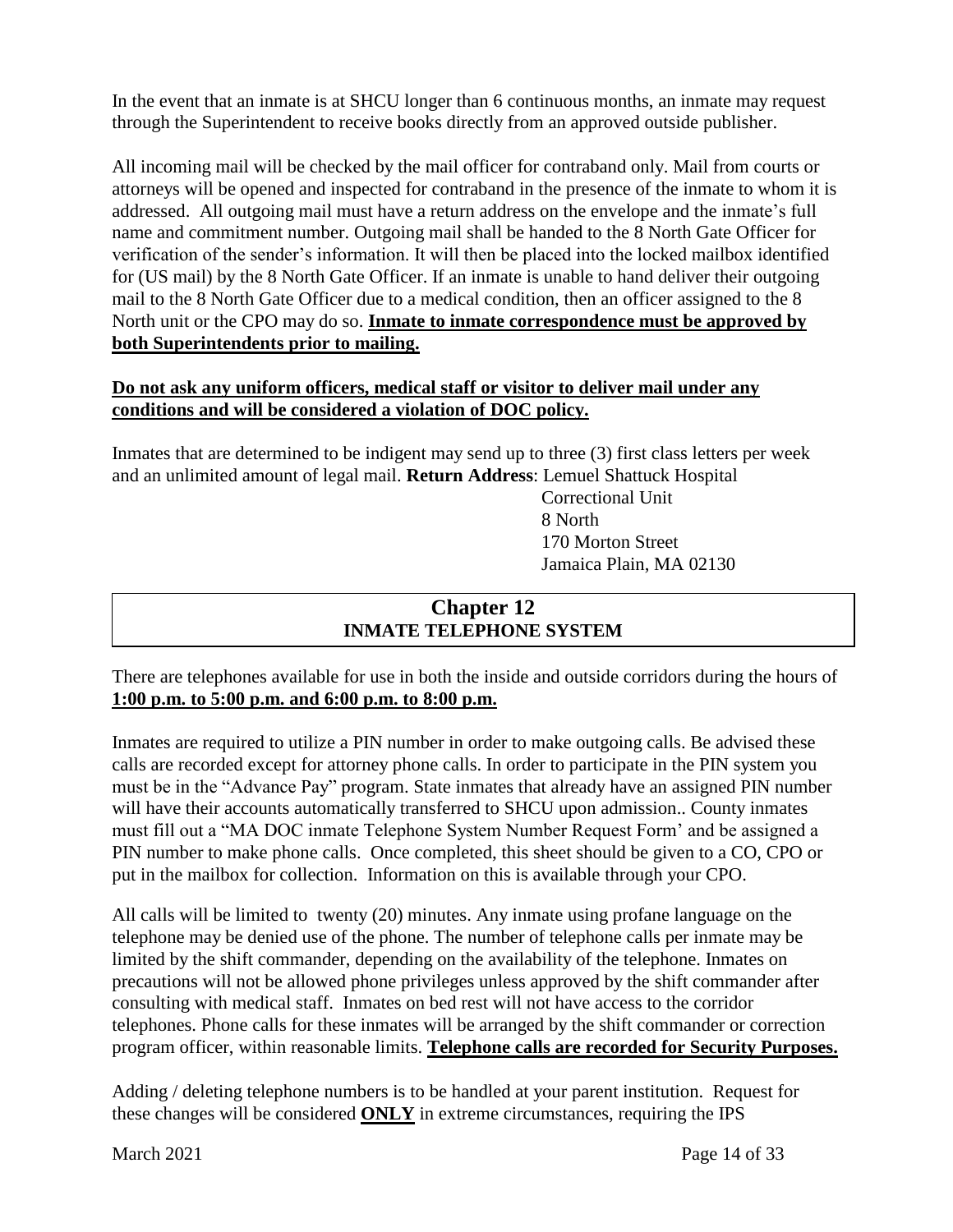Commander's approval.

Inmates may request through staff to use to the Video Relay Service (VRS), TTY and/or CAPTEL. Instructions to use these are available with the Shift Commander and are posted in the dayroom.

**Any time there is a female inmate on 8 North requesting to make a phone call, the portable phone will be brought to their room. Calls will only be permitted during the approved hours.**

**PLEASE NOTE:** Inmate telephone privileges at SHCU shall be consistent with and no greater than conditions established by your parent facility due to your current security level, i.e., DDU and SHU.

| <b>Chapter 13</b> |  |
|-------------------|--|
| <b>HAIRCUTS</b>   |  |

Inmates that have been housed at SHCU for thirty (30) days may request a haircut. Requests should be made to your CPO and arrangements will be made.

# **Chapter 14 STAFF ACCESSIBILITY**

As a transit facility intended to meet only the medical needs of inmates, Staff Access Periods are not routinely held at SHCU. A Correction Program Officer will be touring the unit most days Monday through Friday. Issues regarding inmate finances, telephone access, visits, and court related issues should be referred to the CPO. Any other issues may be addressed through the Shift Commander for appropriate action. Inmates may also opt to write the Superintendent or Deputy Superintendent to address issues they feel unresolved.

# **Chapter 15 GRIEVANCE PROCEDURES**

In the event, you wish to file a grievance, a copy of the 103 CMR 491 (Inmates Grievance Policy) will be provided for you. All grievances are to be submitted on the correct form and submitted directly to the IGC by the Inmate Grievance Box located in the Day Room. Inmates are encouraged to resolve complaints by direct verbal contact with the staff responsible for the particular area of the problem such as correction officer, correctional program officer appropriate department head, or other institutional staff. An Inform Complaint is required prior to submitting a formal grievance. Failure to file an informal complaint form will disqualify the inmate from filing a formal grievance. However, a Step 1 informal complaint form is not required for an emergency grievance, allegation of staff misconduct or allegation of sexual assault/abuse.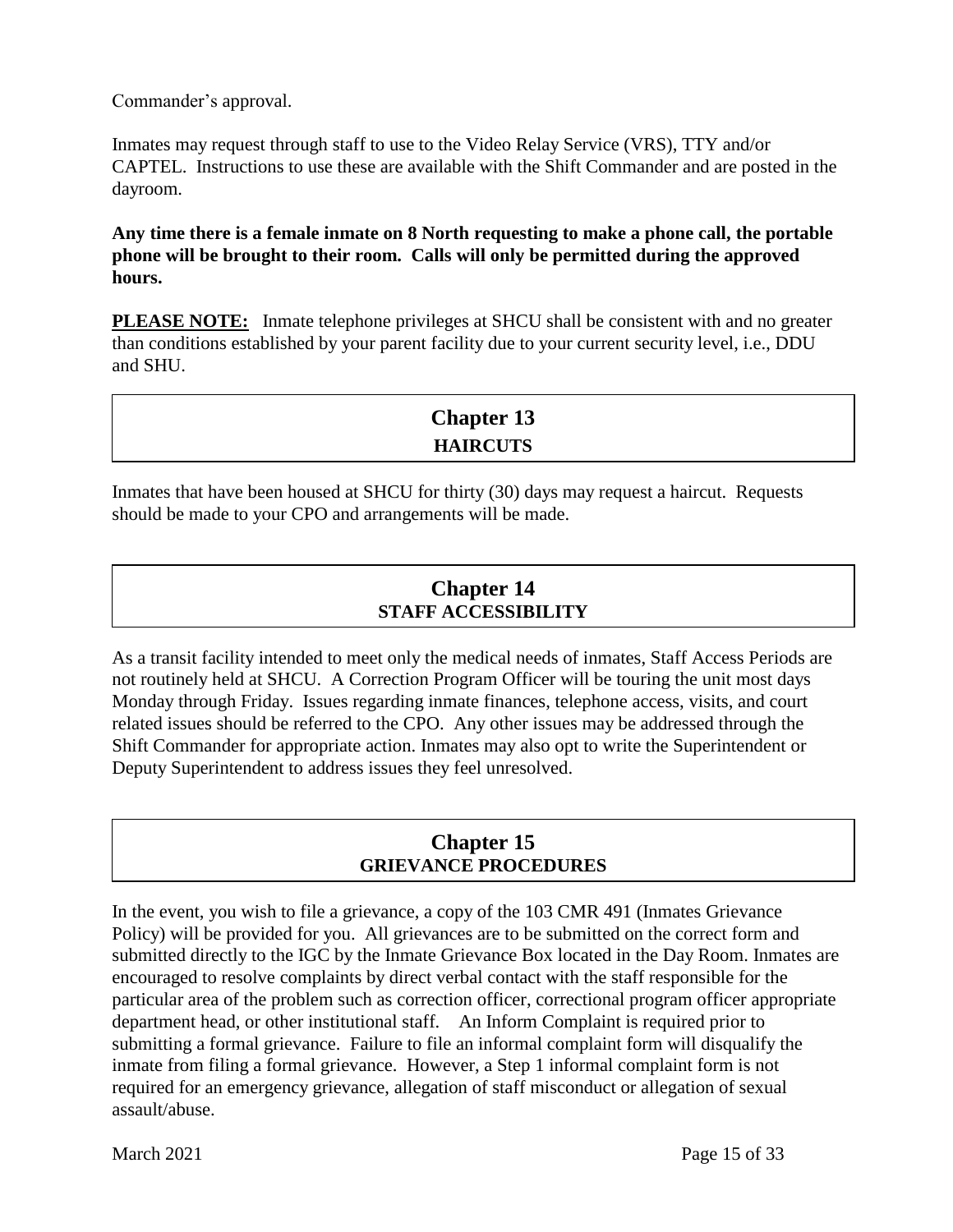### **INFORMAL PROCESSING OF INMATE COMPLAINTS**

- A. Informal complaints may be addressed by utilizing the Informal Complaint Form available in the Day Room and / or from the CPO.
- B. The complaint shall be filed within five (5) working days of the actual incident or upon the inmate becoming aware of the incident.
- C. A separate form shall be used for each issue/complaint.
- D. The informal complaint coordinator shall maintain an informal resolution compliant log and all complains shall be logged within one day of its receipt.
- E. Within one day of logging a complaint it shall be forwarded to the appropriate department for possible resolution.
- F. A response will be given to the inmate within ten (10) days of receipt by the appropriate department and a copy forwarded to the informal complaint coordinator. The coordinator will then log the outcome into the informal complaint resolution logbook and keep the complaint on file.
- G. The Superintendent or designee shall review the log periodically to identify and address potential problems.
- H. If the inmate is not satisfied with the results of the informal process the inmate shall have ten working days to file a formal grievance without being penalized.

If you are in need of a Grievance Form, they are located against the wall in the Day Room. Be advised LSH has a different and separate medical grievance process by which you can address issues of a medical nature. LSH patient complaint forms are also located in the Day Room or available per request through medical staff.

# **FORMAL GRIEVANCE PROCESS**

You are required to utilize the institutional informal resolution/ communication process to address issues of concern prior to filing a formal grievance except in the situations stated above. The grievance process is a mechanism intended to address legitimate inmate complaints and is not the appropriate forum to make routine requests. A routine request is the process of asking for something that you are entitled to as a matter of policy, procedure or otherwise. Requests should be made through established procedures and not through the grievance process. A grievance is a formal complaint pertaining to conditions of confinement affecting you personally.

All grievances must be filed within the established timeframes unless time limits to file a grievance are waived by the Institution Grievance Coordinator. All inmates shall have unimpeded access to the inmate grievance process in order to address legitimate concerns or complaints.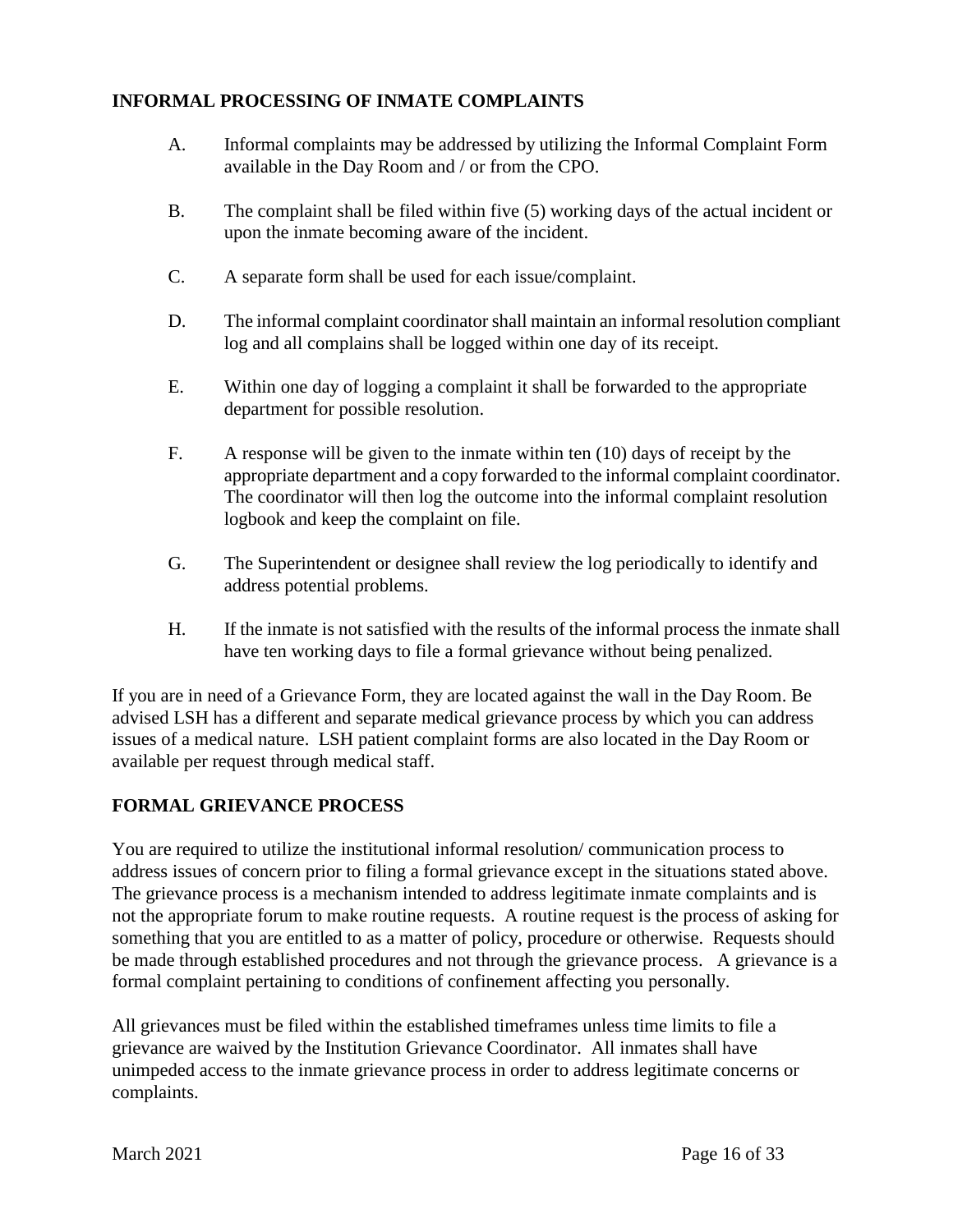You may access grievance and grievance appeal forms through the Institution Grievance Coordinator (IGC), the CPO and they are located in the Day Room. These forms are available to you in English and Spanish however, if you are unable to complete the form due to a language/literacy barrier or any other problem you may contact your CPO for assistance.

Completed grievance forms must be submitted within 10 business days from receiving an answered Informal Complaint Form in which you are unsatisfied with the decision, 10 business days from the date of the incident or situation for which an Informal Complaint Form was not required**,** or within 10 business days from becoming aware of the incident or situation for which an Informal Complaint Form was not required. All completed forms shall be submitted by depositing the form in the Grievance Box located in the Day Room.

### Completed grievance forms may be returned to you for improper filing if:

- A. The grievance form submitted was incomplete;
- B. The grievance was filed on behalf of another inmate;
- C. The grievance was submitted on behalf of a group of inmates or by a group of inmates;
- D. The grievance was filed relative to more than one subject matter;
- E. The grievance was filed as an "Emergency" but has been determined not to be an emergency.
- F. Failure to file an Informal Complaint Form prior to submitting a Formal Grievance where applicable
- G. An answered Informal Complaint Form was not attached to the Formal Grievance

If a grievance or grievance appeal is returned to you for improper filing, you shall be notified of the reason in writing and you will be granted 3 business days to resubmit your grievance in the appropriate format. Failure to do so will result in the termination of your grievance.

You should not utilize the grievance process to address disciplinary or classification matters to include sex offender identification, as these processes have their own appeal mechanism and are considered non-grievable. Additionally, medical/mental health treatment/diagnosis and therapeutic diet concerns are non-grievable, as the contracted medical provider has its own medical grievance process however access to medical treatment is considered a grievable issue.

The IGC shall acknowledge your submitted grievance by generating a receipt from the Inmate Management System (IMS). The IGC will then have 10 business days from receipt to render a decision on your grievance. The IGC may issue you a written extension if more time is required to adequately investigate/review your grievance. Once a decision has been rendered by the IGC, you will have 10 business days from receipt of the grievance decision to file a grievance appeal with the Superintendent. The Superintendent will have 30 business days to render a decision on your appeal. Furthermore, the Superintendent may issue you written extensions if more time is needed to appropriately review/investigate the issue.

An "Emergency" grievance may be filed by you if there is a sudden occurrence of a serious and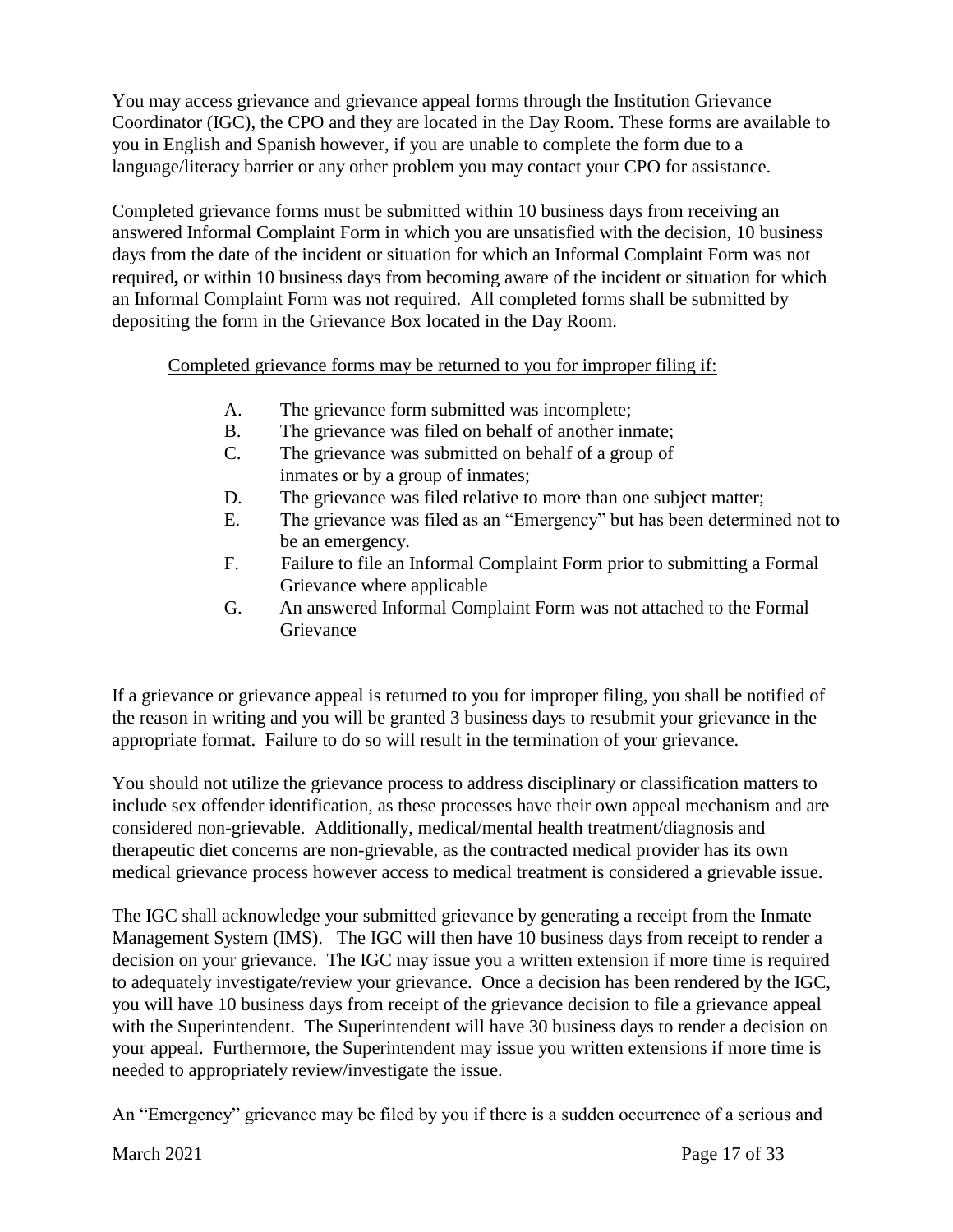urgent nature that requires immediate attention. Some examples may include but are not limited to; fear for one's life, fear for the life of another, and access to court issues where meeting deadlines are in jeopardy. In such urgent instances it is important to immediately notify staff so timely action can be taken to address your concerns. The submission and processing of an "Emergency" grievance shall occur in the same manner as other grievances except for processing time frames. If the grievance is determined to be an emergency it will be responded to within 3 business days from receipt. Emergency grievance appeals will be responded to by the Superintendent within 5 business days from receipt.

# **Chapter 16 FIRE SAFETY**

Fire evacuation plans have been posted in the corridors of the facility. All inmates are encouraged to review these plans to ensure a safe and orderly evacuation if and when necessary. Fire extinguishers are located in each corridor and should only be used in an emergency situation, and then **only by security staff.**

# **Chapter 17 VISITING RULES AND REGULATIONS**

Inmates that have been medically determined to be in critical condition and / or in imminent danger of death or admitted on a long- term basis may be authorized for visits with prior approval of the Superintendent. Normally, inmates who have been admitted for three (3) weeks will be considered long-term and thus privy to visiting privileges.

Inmates who have received approval will be permitted one visit per week for up to 2 visitors.

Visits will be limited to your immediate family. Immediate family members are defined as: mother, father, spouse, children, grandchildren, brother, sister, grandmother, grandfather, halfsiblings, son-in-law, daughter- in-law, mother or father of an inmate's child if documented by a birth certificate and if they currently have physical custody of the child. A step-parent is considered within Immediate Family. Step-children may also be considered immediate family if the inmate and his or her spouse were married prior to the current incarceration.

Visiting hours are from 6:00 p.m. to 8:00 p.m. on Wednesday, Thursdays and Fridays and from 1:30 pm to 2:30 pm and 3:30 pm to 7:30 pm on weekends. If you are transferred to I.C.U. or another hospital, no visits are allowed without the prior approval from the Superintendent.

Visitors of state inmates already approved through the 103 CMR 483.10 Visitor Approval Process by the inmate's parent facility are eligible to visit at SHCU.

Visitors requesting to visit county inmates while temporarily housed on 8 North must obtain approval from the inmate's parent county facility to the CPO prior to the CPO approving the visit.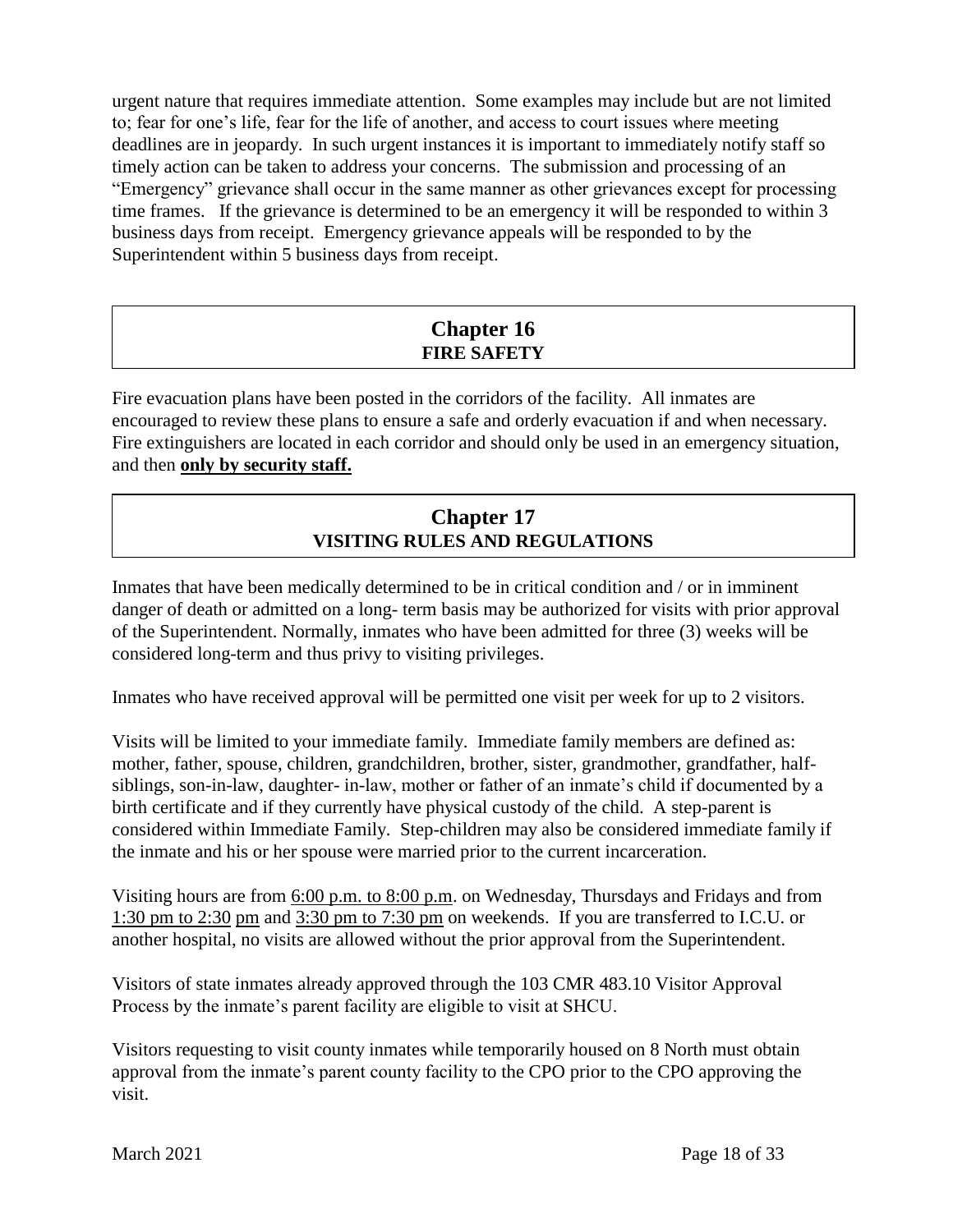Visitors must call ahead and schedule an appointment. Those wishing to visit will make arrangements through the CPO of the facility. The number to call is (617) 971-3710. All visits must be scheduled twenty four (24) hours prior to the actual visiting time. Emergency visits may be scheduled by the Shift Commander once approved through the Superintendent or his/her designee. All visitors are subject to a search and must abide by the dress code posted in the Day Room and clearly stated in the Inmate Handbook. Refusal of a search may result in termination of the visit and/or suspension of visiting privileges.

Visitors and inmates are expected to conduct themselves properly. **Inmates will wear pajamas, robe and slippers in the visiting room.** Visitors are required to dress properly. Visitors **may not bring** in any kind of food, candy, or soda.

#### **1. VISITOR DRESS CODE**

### **The following items are NOT ALLOWED to be worn by any visitor adult or child:**

- 1. Boots worn above the knee (exception boots below the knee will be permitted October 15 – April 15)
- 2. Work boots will never be permitted.
- 3. Bare feet
- 4. Bathing suits, shorts, any clothing with excessive pockets, metal, drawstrings, excessively baggy or tight clothing, hooded clothing, sheer, excessively revealing or transparent clothing, bodysuits of any type or wrap around shirts. (Children age 8 and younger may wear shorts).
- 5. With the exception of undergarments, spandex or spandex type clothing is not allowed.
- 6. Any clothing that displays a gang affiliation or is in any way attributable to gang culture; additionally, clothing that is obscene, racist or displays sexual content is not allowed.
- 7. Any clothing similar to that issued to an inmate or uniformed personnel to include nursing scrubs, police, postal and utility (Class A active military uniforms are allowed).
- 8. Fatigue or camouflage clothing.
- 9. Double layered clothing on the bottom half of their person (e.g. two (2) pairs of pants, or skirt and slacks, etc.)
- 10. Bibbed clothing of any type: shorts, dress, pants, overalls, jumper etc. (allowable for age 8 and younger).
- 11. Hair accessories that cannot be easily removed to be searched.
- 12. Bobby pins, barrettes and ribbons. .
- 13. Umbrellas, jackets, coats, vests or outerwear of any type. Exceptions can be made for those facilities where visitors have to travel outside to get to the visiting area. An area will be designated to store/hang these items not accessible to the visitor and inmate during the visit.
- 14. As a co-ed facility, visitors shall not be allowed to wear blue or black jeans (allowable for 8 years old or younger).
- 15. Earrings, facial/body jewelry, necklaces, bracelets and watches are not allowed. The only exception regarding jewelry is a traditional engagement ring/wedding band,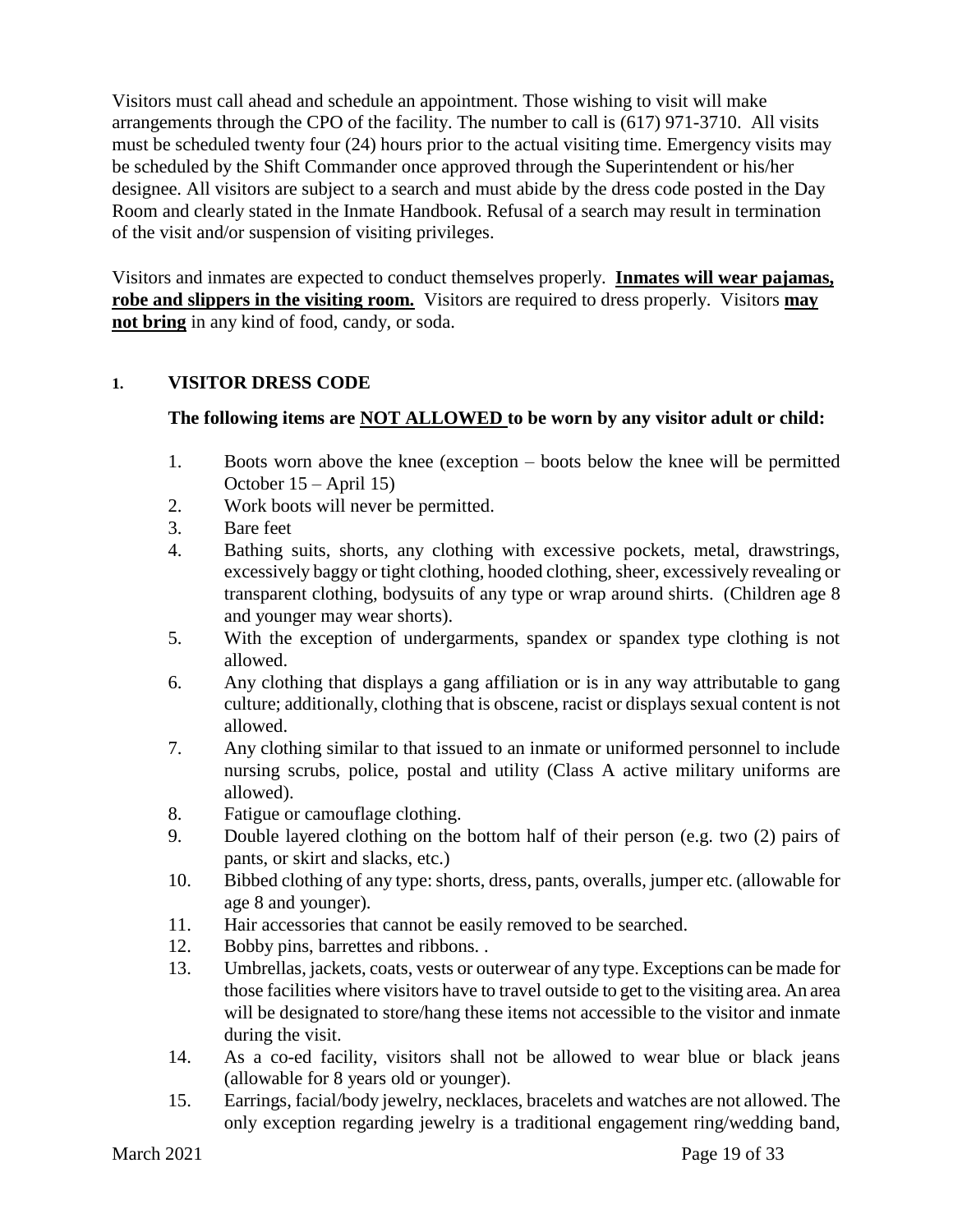religious medallion and medical alert jewelry.

- 16. Dresses, skirts and skirt slits will not exceed 2" above the knee. No wrap-around style skirts are allowed unless worn for religious reasons.
- 17. Tank tops, halter tops, muscle shirts, or clothing that reveals the midriff or excessively exposes the back. Tube tops of any type are not allowed. Sleeveless clothing is not allowed unless covered by an article of clothing, such as a sweater, that shall not be removed.
- 18. Sweatshirts, sweatpants, wind pants and exercise clothing (allowable for age 8 and younger).
- 19. Clothing with zippers that go the full length of the garment with the exception of outerwear. (Allowable for age 8 and younger).
- 20. Colored T-shirts are allowed in. T-shirts with offensive logos are not allowed.
- 21. Leg warmers.
- 22. Hats and head coverings of any type, unless worn for religious or medical reasons; however they must be searched prior to entering the institution.
- 23. No electronic communication devices or those capable of storing information are allowed.

#### **Dress Requirements for all Visitors:**

- 1. Undergarments must be worn.
- 2. Clothing shall not be ripped, torn, have holes or missing buttons.

# **Exceptions to Dress Code**

- 1. Sweaters may be worn.
- 2. Hairpieces (i.e., toupees, wigs, extensions, weaves) may be worn but must be searched. It shall be the responsibility of the visitor to inform the officer that they are wearing a hairpiece during the search processing.
- 3. Garments with elastic waists may be worn.

# **Allowable items**

**Infants** – Visitors entering with infants will be allowed to enter with the following items:

1. Two (2) clear plastic bottles with either formula, milk, water or juice, one empty sippy cup, two infant diapers and infant wipes in a clear plastic bag, one (1) receiving blanket, (1) pacifier, two (2) plastic sealed jars/pouches of baby food, (1) plastic spoon and one (1) bib.

# **Medication and or Medical Devices**

- 1. Visitors who maintain life-saving medication or who utilize medical devices to include: nitroglycerine, inhalers, and glucose tablets, automatic implantable cardioverter/defibrillator and/or pacemaker, wheelchairs, prosthetic devices, insulin pumps, casts, braces, medically necessary shoes, canes, walkers, guide dogs etc., or requiring the use of oxygen tanks shall obtain prior approval from the Superintendent to visit with such medication device(s).
	- A. The visitor shall submit written evidence signed by a medical doctor documenting the need for such device(s) to the Superintendent for review.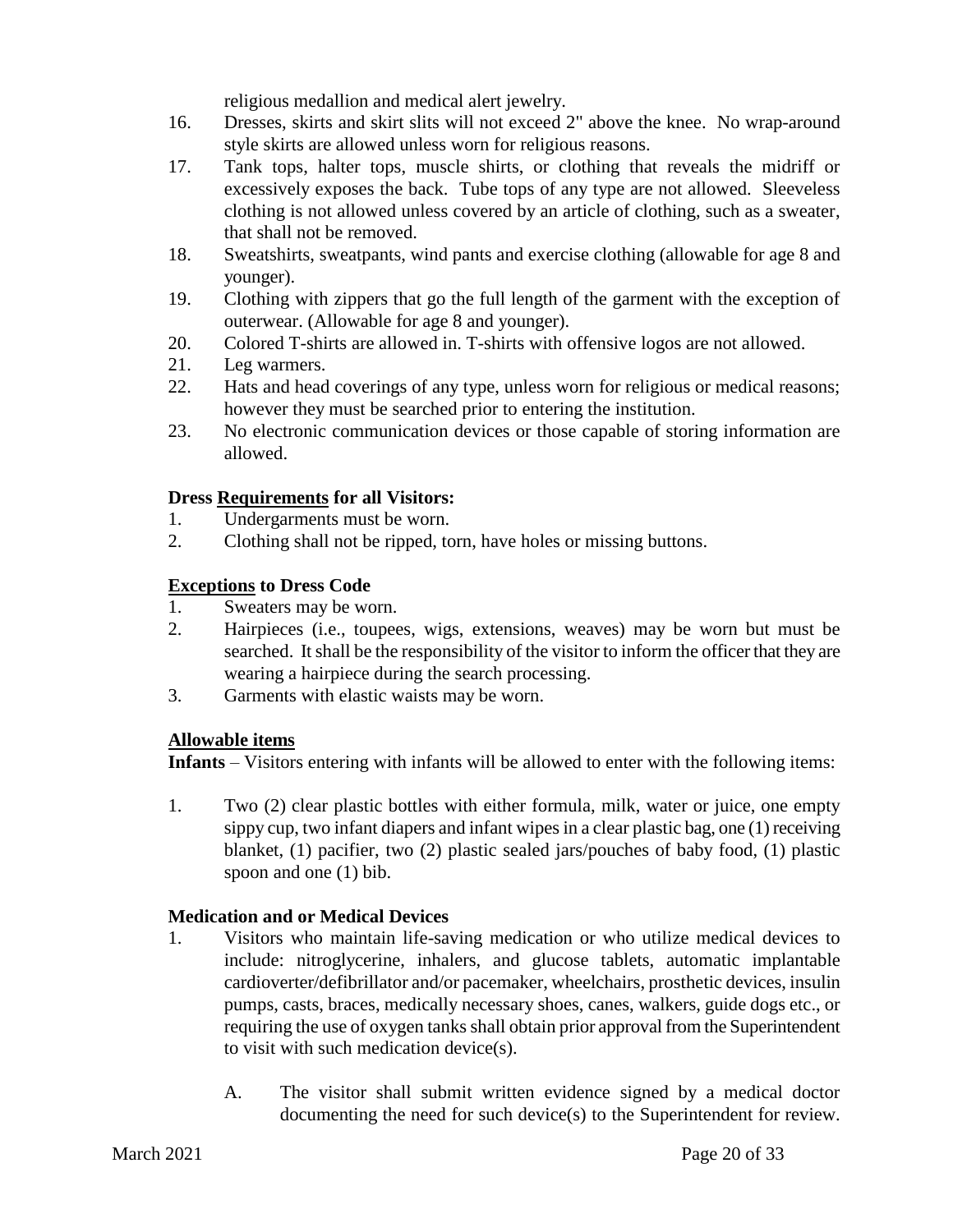Written evidence shall include an anticipated end date for the use of all devices that are necessary for a limited time period (e.g. cane, cast) due to temporary medical conditions.

- B. Once substantiated, the Superintendent shall provide written approval to allow the visitor to enter the institution with the device(s); the Superintendent shall authorize an alternate search if deemed appropriate due to the visitor being unable to submit to a metal detection search due to physical limitations or the presence of the device(s).
- C. The visitor shall be required to declare the device(s) and produce the written approval by the Superintendent every time they visit. If an alternative search is approved, the visitor shall be subject to a personal search every time they visit the institution.
- D. If this is a first time visit to a correctional facility by the visitor, the Shift Commander shall be notified for authorization to enter with the necessary device(s) provided the visitor has agreed to a personal search prior to entering. This one time approval shall be documented via an incident report and made available to processing staff. The visitor shall be advised that they must obtain the required approval prior to their next visit.
- E. Visitors who have life-saving medication shall keep it on their person at all times.
- F. The officer shall note all medication or medical device(s) upon entry on the visiting form and verify upon exit of the visiting room.

# **2. SPECIAL RULES FOR CHILDREN:**

- A. Children (under 18 years of age) may visit an inmate without prior permission when the child is accompanied by his/her parent or legal guardian. The child's birth certificate and legal documentation must be presented to the Visitor Processing Officer and must confirm the relationship to the parent(s) or legal guardian. The Birth Certificate must be an original with the parent(s) name and proper seal.
- B. To gain permission for a minor child to visit with an adult other than the parent or legal guardian, the parent(s), or legal guardian must request and obtain written permission by submitting a Minor Consent Form to the Superintendent prior to the visit.
	- 1. Once written permission has been received, the parent(s), legal guardian, or authorized adult must bring the approved Visiting Minor Consent form, with the minor child each time the minor child visits.
	- 2. If the parent(s), legal guardian, or authorized adult has received written permission from another Department of Correction Institution/Facility, they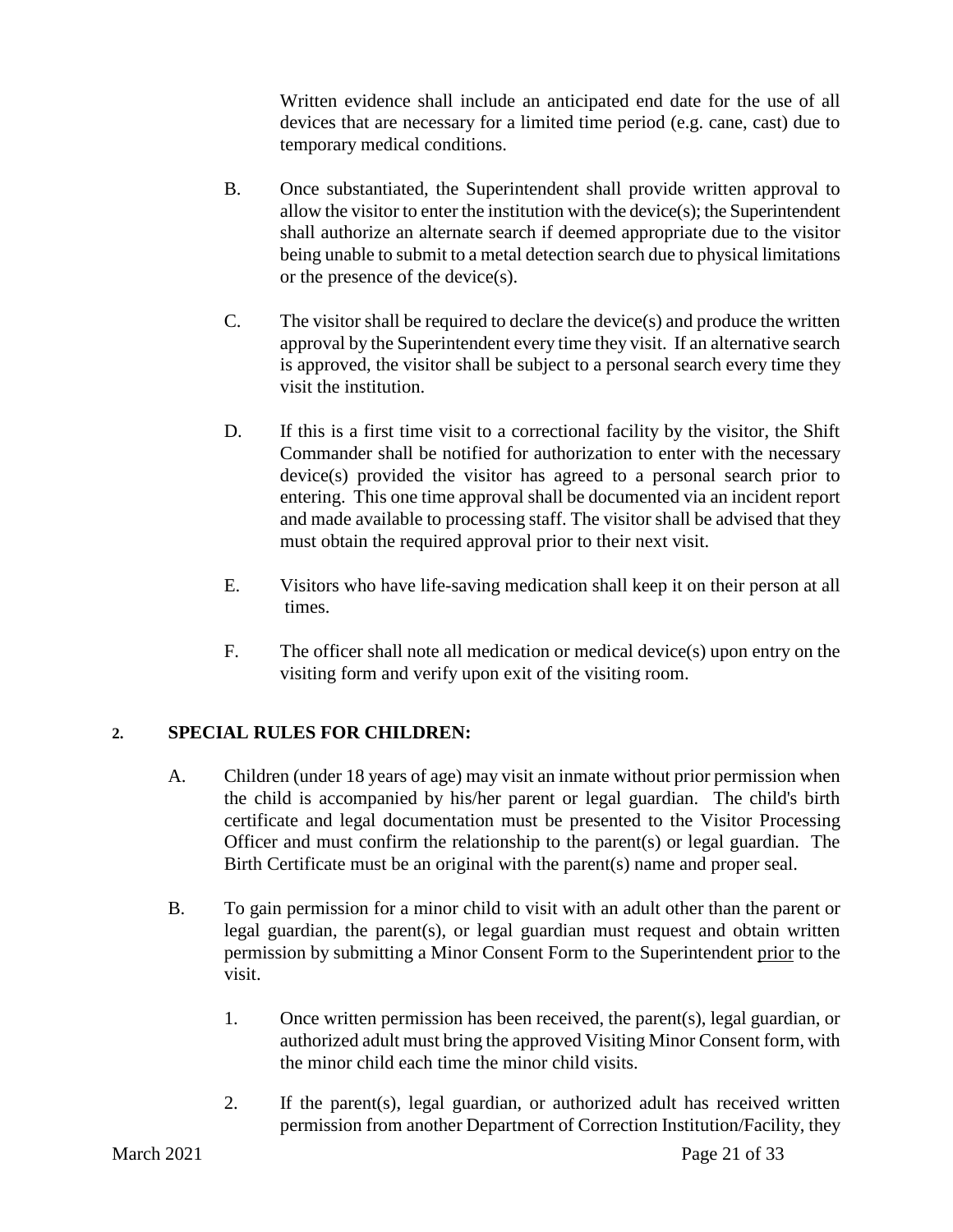will be allowed one (1) courtesy visit to SHCU, providing they are able to furnish the appropriate approved documentation. The parent(s), or legal guardian must re-apply for and receive written permission from the Superintendent of SHCU, prior to the next visit.

#### **3. ENTRANCE PROCEDURES**

- A. A current, valid photographic I.D. card, (i.e.; driver's license, registry issued I.D., Department of Transitional Assistance [Welfare] I.D., passport, military I.D. or alien immigration card) and vehicle registration (if vehicle is parked on property) must be presented. **NOTE:** Failure to produce a valid photo I.D. may result in denial of visit.
- B. All visitors must successfully be subjected to a hand-held scanner or pat search after approval from the Shift Commander. Any further search of a child/minor shall be done only with the approval of the parent/legal guardian and in their presence. Anyone refusing a search will be denied entrance for that day. Strip searches shall only be conducted with the approval of the Superintendent or his/her designee and in compliance with 103 CMR 483, Visiting Procedures. Visitors that have artificial limbs or prosthetic devices shall remove those items for inspection by correctional staff.
- C. Any visitor, who appears, in the opinion of correctional staff, to be under the influence of alcohol or other narcotic/controlled substance, shall be denied entrance into the institution. In addition if staff detects the odor of alcohol the visitor will be denied entrance to the institution.

# **4. EXCLUSION OF VISITORS**

- A. Any visitor, even one who has obtained prior permission to visit, may be denied entrance to the facility or told to terminate a visit and leave the premises. M.G.L. c266, s123, makes it a criminal trespass to refuse to leave the institution after being ordered by an officer to do so.
- B. A visitor who is denied entrance or asked to leave, shall be told the reason for such action, except when it is deemed that to specify the reason might jeopardize security interests, or the safety of any person. Where the problem is something that clearly can be remedied, the visitor may be told that he/she may return to the Institution at some specified time in the near future (such as the next day or the next visiting period) or upon satisfaction of some stated condition, (such as having sufficient identification or being properly dressed.). In cases where this is not appropriate, the visitor shall be told to await notification from the Superintendent before returning to the institution.

#### VIDEO VISITATION

A. Inmates will be permitted access to the Securus Technologies Video Visitation and are allowed (1) visit per week. The visiting period will be during the normal visiting hours of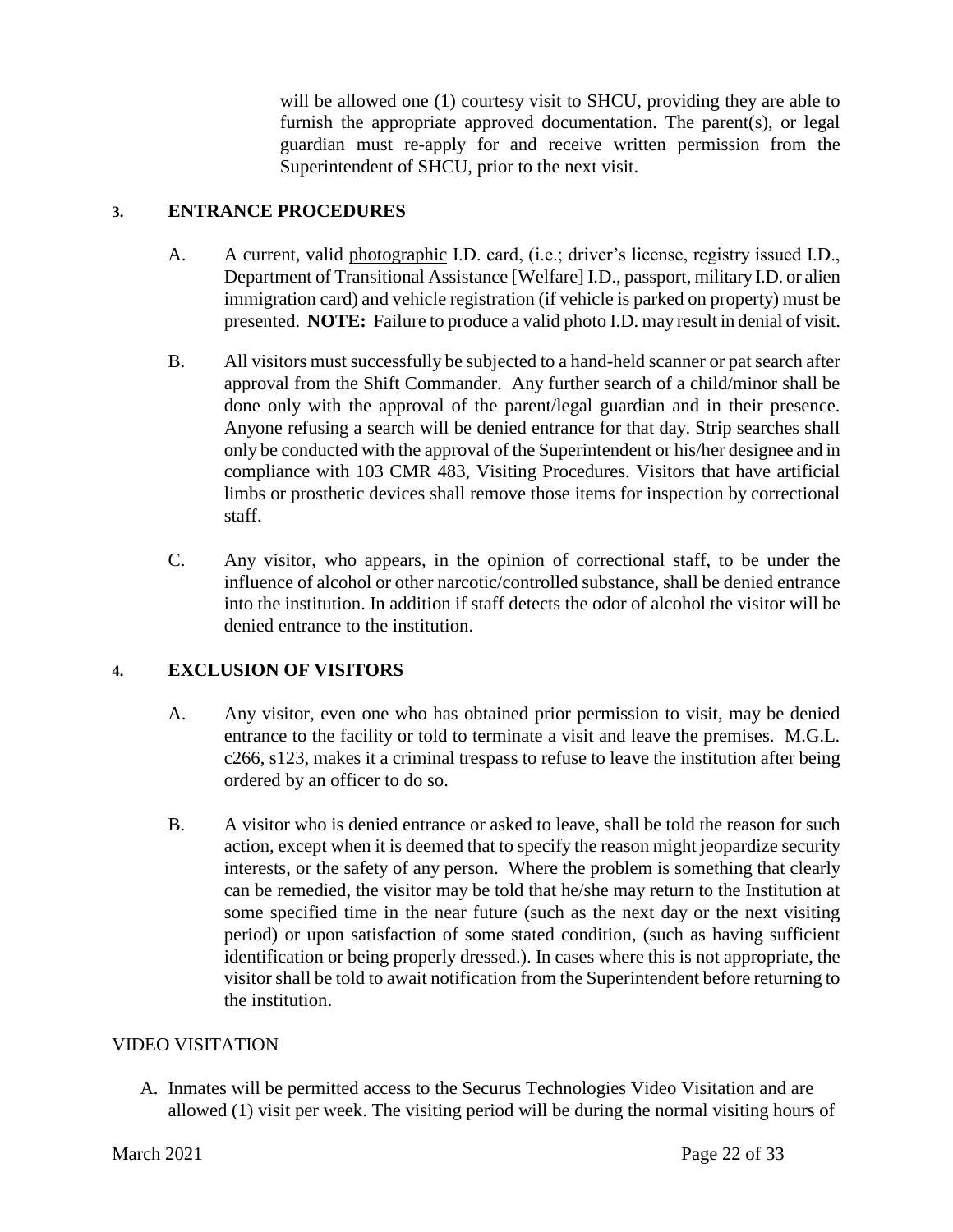SHCU. Only the pre-approved visitor should be on camera for the video visit. Any other person or people on camera will be considered a violation of the Video Visiting Standard Operating Procedure and grounds for termination of visit and a disciplinary report will be issued.

B. Terms of Agreement

 1. Participation in video sessions is a privilege, not a right. All parties are expected to conduct themselves in an appropriate fashion at all times during a video session.

2. SHCU reserves the right to deny, cancel or terminate a video session prior to or during a video session based upon misconduct of either party. SHCU also reserves the right to restrict participants from all future use of the system.

3. All video sessions are recorded and subject to electronic monitoring by SHCU personnel. Your use of this video system constitutes consent to this recording and monitoring.

4. Nudity, sexual conduct, weapons, drugs and tight fitting or provocative clothing is prohibited. Any illegal activity will be reported to local law enforcement.

# **Chapter 18 VISITING ROOM RULES AND REGULATIONS**

- A. All visitors will be escorted to the Day Room / Visiting Room by a Correction Officer who will remain for the duration of the visit.
- B. All inmates entering the Visiting Room shall be pat or strip searched by correctional staff before being allowed to begin their visit. The inmate shall only bring with him those items necessary for the visit (required authorized medical devices, medication etc.). These items shall be presented to the correctional staff assigned to the Visiting Room and returned to the inmate upon his/her departure. No other items will be allowed in the Visiting Room. Inmates that fail to comply with this may be sent back to their room to return the unauthorized items, or may have their visiting privileges denied.
- C. All Visitors and Inmates are expected to abide by Institutional Rules and Regulations and conduct themselves in a manner appropriate to a public place. Visitors and inmates shall not engage in excessive physical contact, (i.e.; petting, fondling, prolonged kissing, etc.). Young children may sit on their parent's/legal guardian's lap. Excessive familiarity, profanity or serious deviations from appropriate standards of behavior may result in administrative action, such as a warning, termination of a visit or loss of visiting privileges.
- D. Smoking will not be allowed in the Visiting Room or on the grounds of LSH at any time.
- E. Visiting parents or legal guardians shall control and be responsible for their children at all times.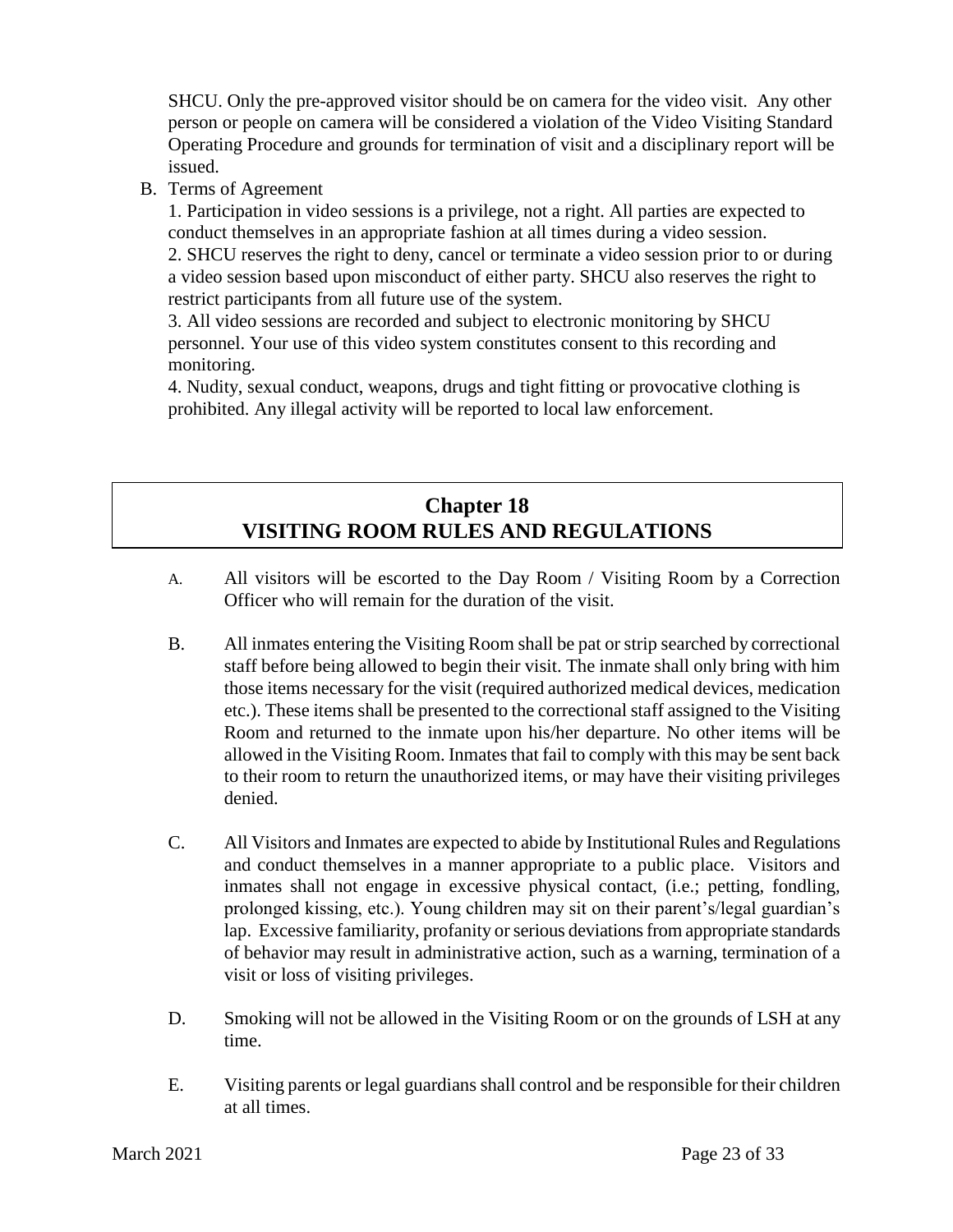F. No jackets or outerwear will be allowed in the Visiting Room. Secure lockers will be provided to all visitors outside of the unit.

# **Chapter 19 LIBRARY SERVICES**

Books are available in the Multi-Purpose Day Room. Requests for Legal information should be addressed to your parent institution for processing. The phone number for Prisoner's Legal Services (formally MCLS) is 617-482-2773. Mailing address for PLS is 10 Winthrop Square, Boston, MA 02110.

# **Chapter 20 PAROLE**

### **THE MASSACHUSETTS PAROLE BOARD**

The Massachusetts Parole Board is the sole decisional authority in the Commonwealth for the granting and revocation of parole. Parole is a procedure for the release of prisoners prior to the expiration of sentence, permitting them to serve the remainder of their sentence under parole supervision in the community in compliance with special conditions.

#### **PAROLE HEARING**

As SHCU is a transit facility intended to meet only the medical needs of inmates, Parole Hearings are rare. Should a Parole Hearing be received while an inpatient at SHCU, the BPRC, I.P.O, will be responsible for scheduling and coordinating the Parole Hearing.

# **Chapter 21 LIONBRIDGE INTERNATIONAL**

This facility has the service to provide over-the-phone interpretation. This service will only be used by use of speaker telephones in the following areas whenever an inmate claims that he/she does not speak and/or understand English: **IPS, Booking and Admissions, and Disciplinary hearings.** Request for this service shall be made through the booking officer to the Shift Commander on duty.

# **Chapter 22 PRISON RAPE ELIMINATION ACT (PREA) STAFF SEXUAL MISCONDUCT STAFF MISCONDUCT**

A) The Prison Rape Elimination Act otherwise known as PREA is a Federal statute which was passed unanimously by the United States Congress and signed into law in 2003 by President George W. Bush. The Act supports the elimination, reduction, and prevention of sexual assault and rape in correctional systems across the country. This includes federal, state, county facilities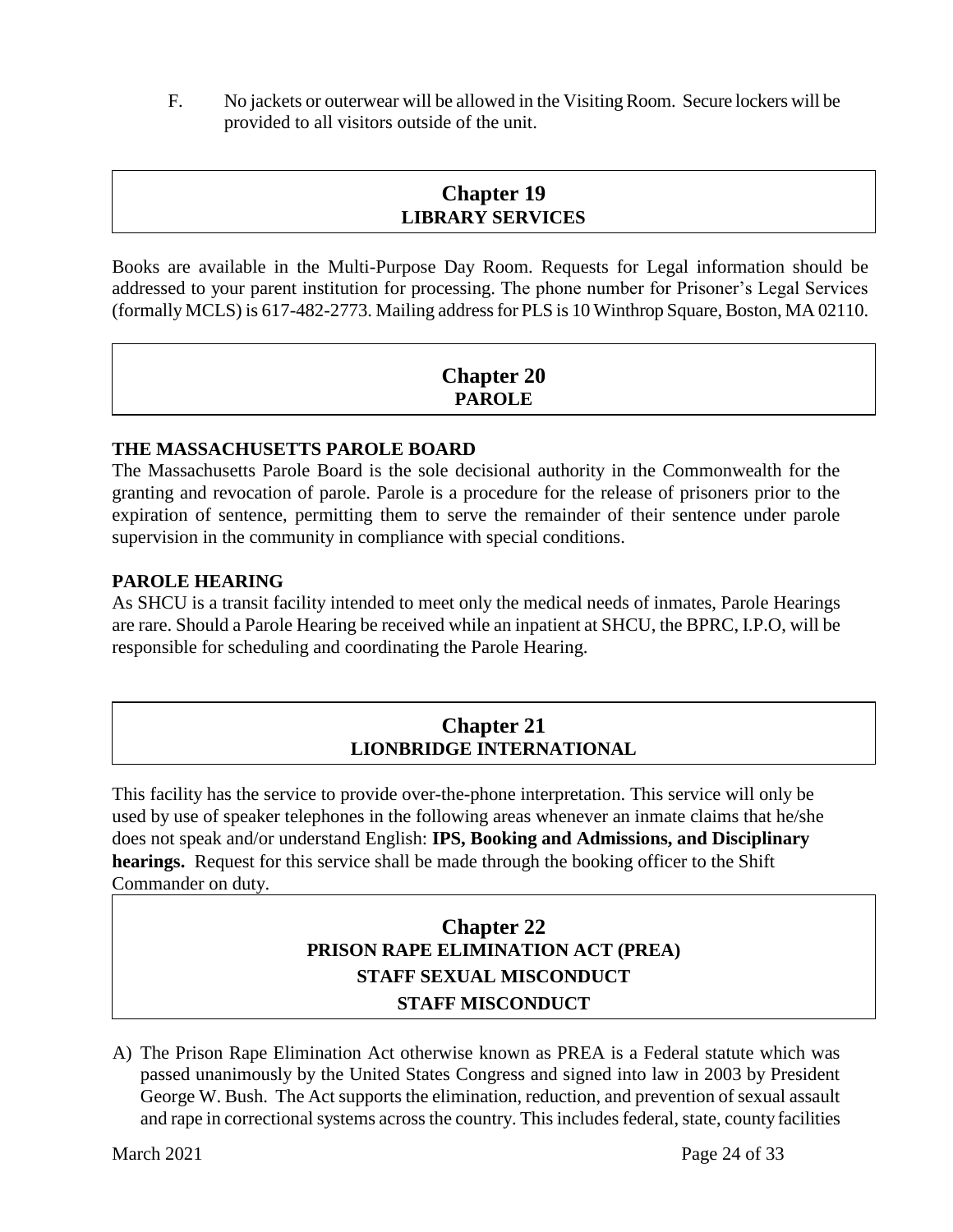and all other law enforcement detention facilities.

 The Massachusetts Department of Correction is committed to enforcement of the PREA law. We have a zero tolerance policy for any incidence of sexually abusive behavior by a staff member, vendor, volunteer or inmate in any facility and we afford a number of internal and external methods for victims and third parties to report abuse or suspicions of abuse. All reports / allegations of sexual abuse or sexual threats are taken seriously and investigated in a thorough and objective manner. The Department will aggressively pursue the discipline and prosecution of any perpetrator of sexual abuse. Victims and reporters of sexual assault will be afforded ongoing medical, mental health, and victim services and will be protected from retaliation.

 All new admissions to the Department of Correction will be scheduled for mandatory orientation to review this information and be educated on important issues. Additionally, refresher information shall be made available as will updated information following any intra-system transfer.

- B) The institution PREA coordinator is the Deputy Superintendent.
- C) The Department of Correction and Shattuck Hospital Correctional Unit strive to create and maintain a safe institutional environment for both inmates and staff through the prevention, detection, and appropriate response to Sexually Abusive Behavior. Inmates are forewarned that our workforce is highly integrated in terms of the gender of our staff. As such, staff members of the opposite sex may be present and conducting rounds in housing units at any and all times. An announcement shall be made to signify that an opposite gender staff person is present in your housing unit. These announcements will be made only whenever there is a status change to alert you to.
- D) Inmates are responsible for familiarizing themselves with Department of Correction's orientation material on sexual abuse prevention and intervention and 103DOC519; SEXUALLY ABUSIVE BEHAVIOR PREVENTION AND INTERVENTION POLICY.
- E) The Department has established multiple internal ways for inmates to privately report sexual abuse and sexual harassment or retaliation by other inmates or staff for reporting sexual abuse and sexual harassment, and staff neglect or violation of responsibilities that may have contributed to such incidents. A Department hotline has been designated within the inmate telephone system. The number is 508-422-3486 and shall allow for universal and unimpeded access by all inmates within the Department and shall be listed in all institutional inmate orientation manuals. It is not recorded and is available to all inmates without using their PIN numbers. Additionally, this facility has a site-specific IPS hotline (617)971-3743**,** which may be utilized. Other methods to report include the inmate grievance system, staff access periods, the facility PREA manager, and inner perimeter security staff members.

The Boston Area Rape Crisis Center (BARCC) provides inmates with access to outside victim advocates for emotional support services related to sexual abuse. This abuse does not need to have occurred during incarceration in order for you to seek support from BARCC. An inmate can contact BARCC either in writing or via use of a dedicated hotline. All calls are free of charge from any inmate telephone. Hours of operation are seven days a week from 9:00 a.m. to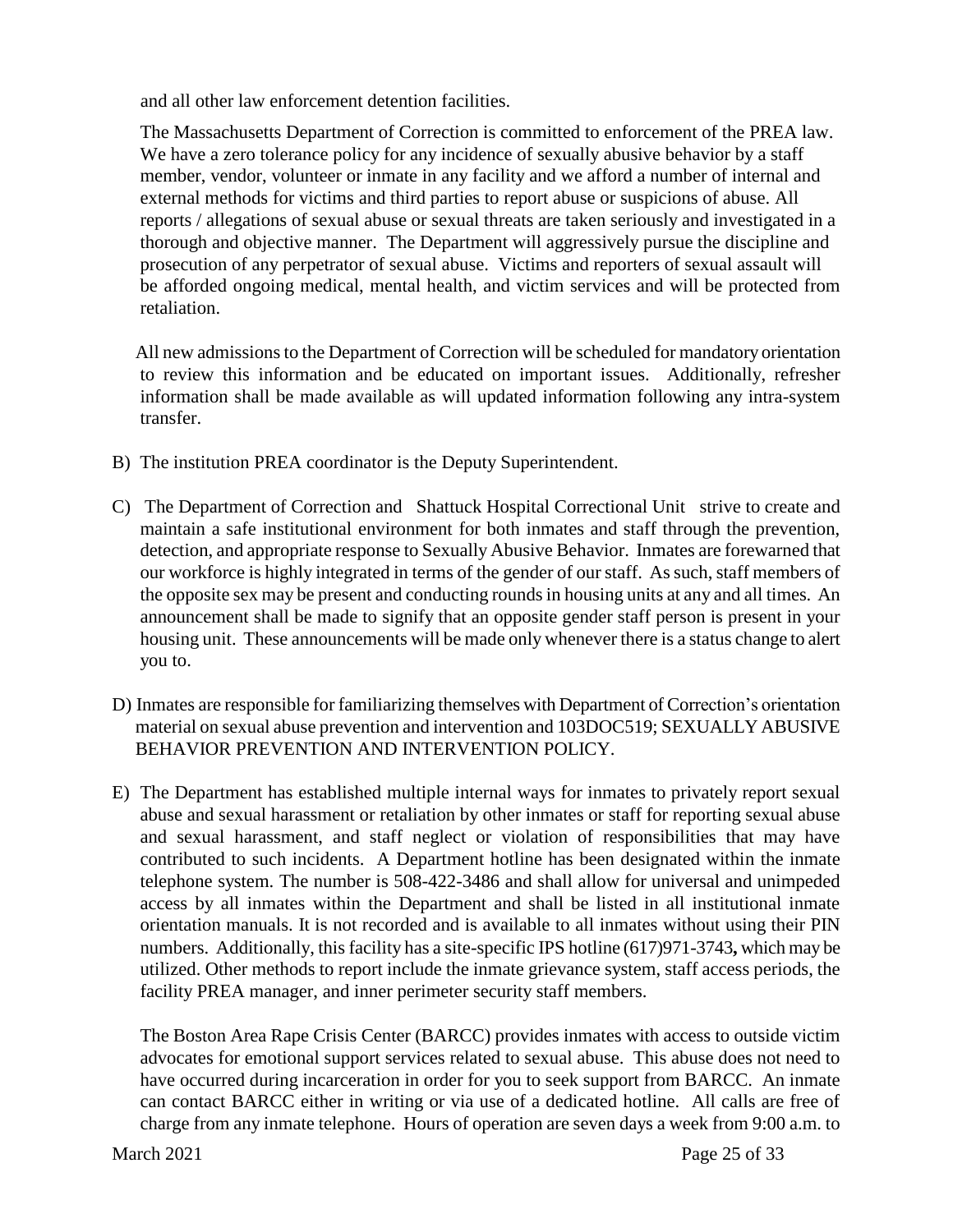9:00 p.m. These confidential support services can be provided in English and in Spanish.

BARCC PREA HOTLINE 99 Bishop Allen Drive Cambridge, MA 02139 (844) 774-7732

BARCC is NOT a third party entity to which you should report allegations of abuse. BARCC's purpose is to provide confidential support to victims.

Inmates may also report sexual abuse or harassment to external public or private agencies via correspondence or use of the inmate telephone system. Calls to "privileged" numbers including universally approved legal assistance phone numbers, pre-authorized personal attorney telephone numbers, a foreign national's pre-authorized telephone number to his/her consular officer or diplomat, pre-authorized clergy telephone numbers and pre-authorized licensed psychologist, social worker and/or mental health professional telephone numbers are not subject to telephone monitoring and are not recorded.

The Department also provides a way for inmates to report abuse or harassment to a public or private entity or office that is not part of the agency, and that is able to receive and immediately forward inmate reports of sexual abuse and sexual harassment to agency officials, allowing the inmate to remain anonymous upon request. Inmates can write to the following address:

#### **Massachusetts State Police Division of Investigative Services**

**470 Worcester Road**

**Framingham, MA 01702**

# **ATTN: PREA COORDINATOR**

The department shall accept and investigate verbal, written and anonymous third party reports of sexual abuse and harassment. Third party entities may report abuse to the Department Duty Station at (508)422-3481 or 508-422-3483. These reports will be immediately forwarded to the proper Superintendent or Division head.

Should you report of an allegation that you were sexually abused while confined at another facility or agency, the superintendent of this facility shall notify the appropriate superintendent or chief administrative officer of the agency where the alleged abuse occurred no later than 72 hours after receiving the allegation. The incident site is responsible for the investigation of that matter.

F) All acts of Sexually Abusive Behavior between an inmate and a Department employee, contractor, or volunteer or an inmate and an inmate, regardless of consensual status, are prohibited; and the perpetrator shall be subject to administrative, criminal, and/or disciplinary sanctions. The Department of Correction is committed to investigating, disciplining and referring for prosecution, Department employees, contractors, volunteers, and inmates who engage in Sexually Abusive Behavior. The Department is equally committed to providing crisis intervention and ongoing treatment or referrals to the victims of these acts.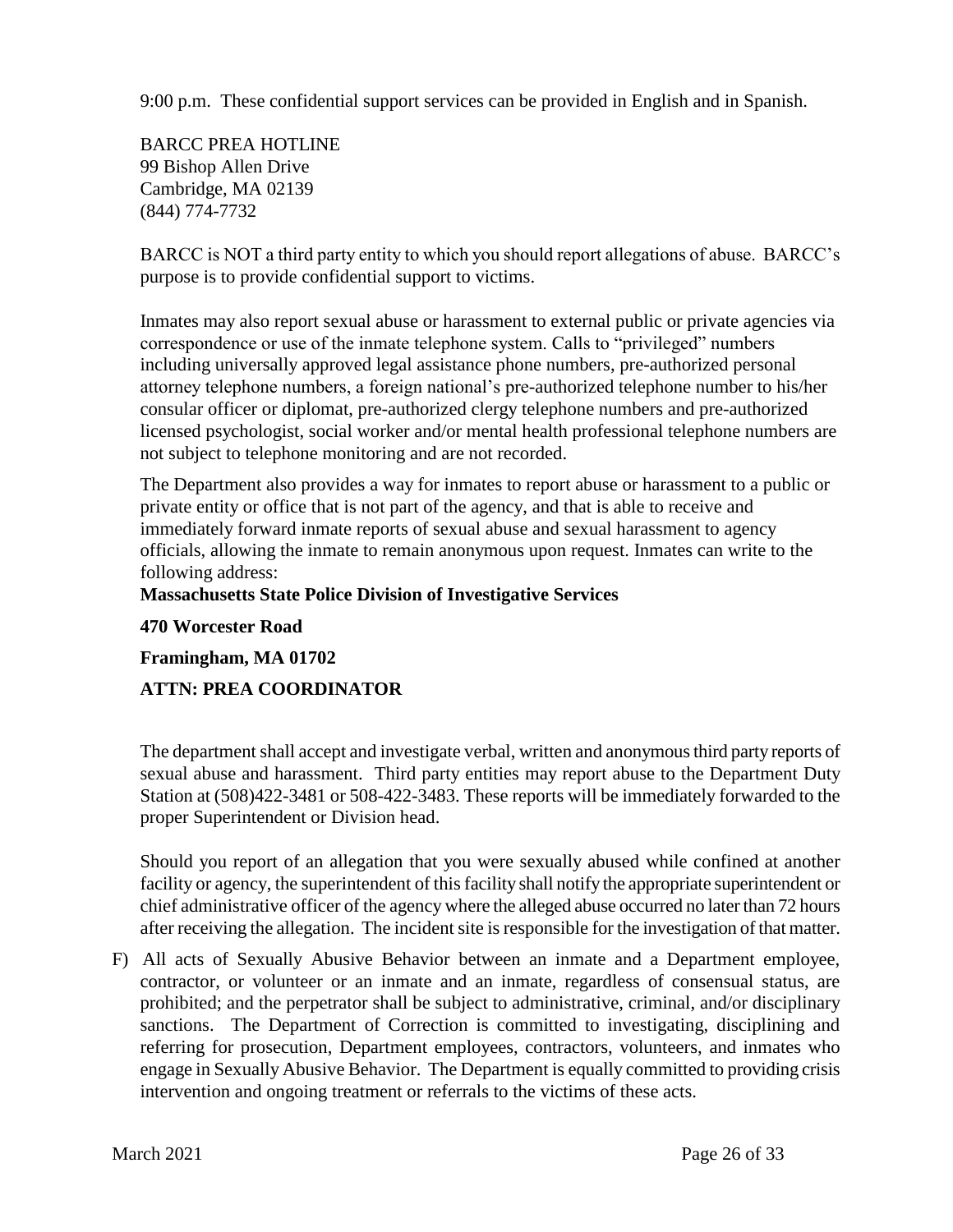- G) If the investigation reveals that an inmate has knowingly made false allegations or made a material statement which he/she, in good faith could not have believed to be true, the Department may take appropriate disciplinary action.
- H) All Department employees, contractors, and volunteers are responsible for contributing to the prevention of Sexually Abusive Behavior perpetrated by staff on inmates or by inmates on inmates as outlined in 103 DOC 519, Sexual Harassment/Abuse Response and Prevention Policy (SHARPP).
- I) All allegations and incidents of inmate-on-inmate or staff-on-inmate Sexually Abusive Behavior shall immediately be reported by Department employees, contractors and volunteers in accordance with 103 DOC 519 Sexually Abusive Behavior Prevention and Intervention. The Shift Commander shall ensure that the Superintendent is immediately notified. Failure of any Department employee, contractor or volunteer to report these allegations may result in disciplinary action, up to and including termination.
	- J) Ways to avoid becoming the victim of sexual abuse:
		- 1. Be aware of situations that make you feel uncomfortable. Trust your instincts.
		- 2. If something feels wrong about the environment or situation you find yourself in, leave the area.
		- 3. Don't let your manners get in the way of keeping you safe. Don't be afraid to say 'NO", "Stop It Now", or "Get Lost".
		- 4. Walk and stand with confidence. Many rapists choose victims who look like they won't fight back or are emotionally weak. Keep your head up and don't avoid eye contact.
		- 5. Avoid talking about sex and casual nudity. These things may be viewed as a come-on or make another inmate believe you have an interest in a sexual relationship.
		- 6. Do not accept any food, clothing, or other gifts from other inmates. Being in debt to another inmate may lead to the expectation that you will repay the debt with sex.
		- 7. Avoid secluded areas like closets, storage areas, stairwells, isolated showers or unoccupied bathrooms. Position yourself in plain view of staff members.
		- 8. If you are being pressured for sex, talk to a staff member immediately.
		- 9. If you become aware that another inmate is being sexually abused, report it to a staff member. Next time it could be you.
		- 10. Beware of inmates who offer to protect you. Protection frequently has a cost.
	- 11. Do not give out information about your family, friends, or financial support.

Do not buy large quantities of canteen items.

# **Chapter 23 AMERICANS WITH DISABILITIES ACT**

In accordance with 103 DOC 408, REASONABLE ACCOMODATIONS FOR INMATES, Shattuck Hospital Correctional Unit shall reasonably accommodate inmate disabilities. As a transient medical unit, most inmate needs are presented by medical staff and addressed upon admission.

A. If you have a disability (as defined below), you have the right to request reasonable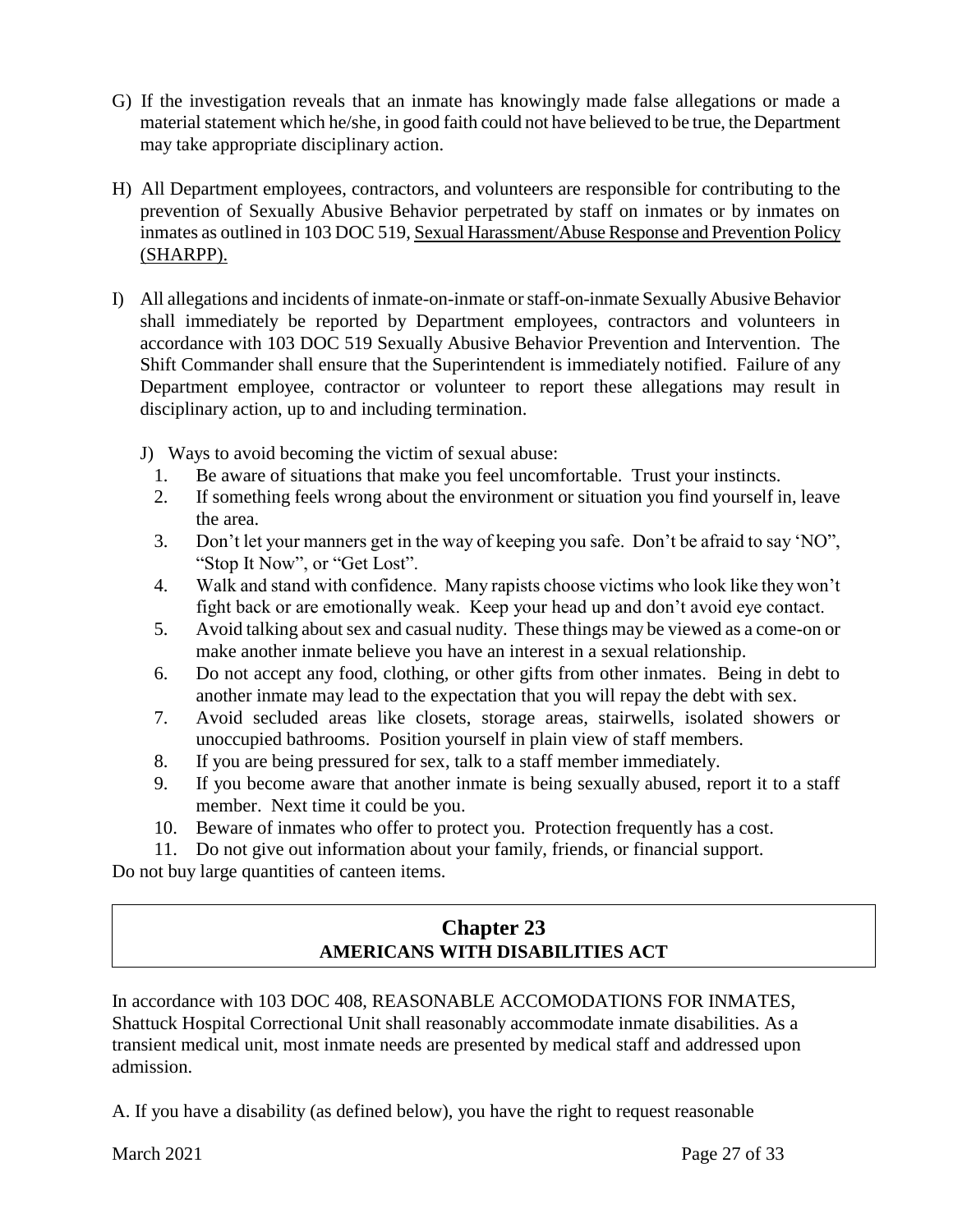accommodations per DOC policy 103 DOC 408, Reasonable Accommodations for Inmates, in order to make programs and services you are receiving, or will receive, more accessible and usable to you. Under the Americans with Disabilities Act (ADA), an individual with a disability is a person who has: i. A physical or mental impairment that substantially limits one or more major life activities, such as: walking, talking, hearing, seeing, caring for oneself, or working; ii. a record of such impairment; or iii. is regarded as having such an impairment.

B. A reasonable accommodation is any change in the environment or the way in which tasks are completed that allows you to participate in the program or service. Accommodating a disability is always evaluated in the context of it not being an undue burden on the Massachusetts Department of Correction (DOC), not jeopardizing safety or security, or not resulting in a fundamental alteration in the nature of a program or activity. The DOC will attempt, upon request, to provide appropriate auxiliary aids and services to enhance communication for qualified inmates with disabilities so that they may participate fully in programs and services. The DOC will also provide other means of making information and communications accessible to inmates who have speech, hearing, or vision impairments.

C. If you need a reasonable accommodation at any point while in the custody of the DOC, ask any staff for a 103 DOC 408, Reasonable Accommodations for Inmates, Attachment A, Request for Reasonable Accommodation form to fill out. Request forms can also be found in the 8 North Day Room. Fill out the Request Section of the form, sign, and date it. If you need help filling out the request, ask a staff person. Your request will be reviewed and responded to within twenty (20) business days after the staff member receives your request. You will receive the decision regarding your request in writing. You may also request a reasonable accommodation by making a verbal or written request to any Department staff member, including the institution ADA Coordinator or by making a verbal or written request to or from medical / mental health staff for a medically prescribed accommodation.

D. If your request for accommodation is denied or modified by the Institution ADA Coordinator, or if you disagree with the decision, you have the right to file an appeal to the Department's ADA Coordinator for Inmates by completing the 103 DOC 408, Reasonable Accommodations for Inmates, Attachment B, Appeal from Denial of Request for Reasonable Accommodation, which can be obtained from any staff member or which you can obtain from the 8 North Day Room.

E. Inmates shall not be subjected to discrimination or mistreatment on the basis of actual or perceived sex, age, race, religion, national origin, religious views, disability, sexual orientation, gender identify and gender expression. In addition, it is prohibited for staff and other inmates to harass and abuse inmates based on gender identity, transgender status or sexual orientation.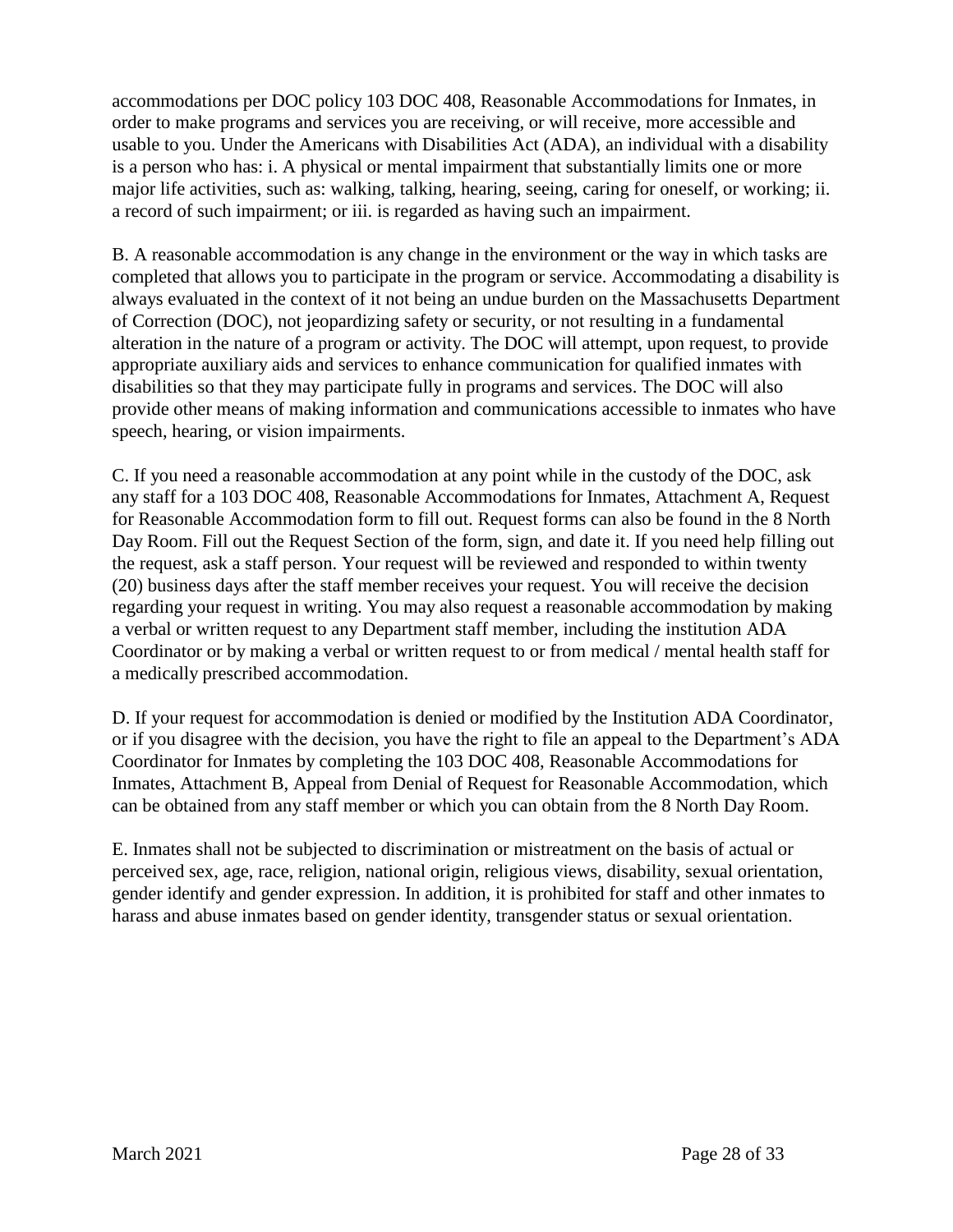# MASSACHUSETTS DEPARTMENT OF CORRECTION SHATTUCK HOSPITAL CORRECTIONAL UNIT

# INMATE ORIENTATION

Print Full Name Institution & Commitment #

*have received and understand the Orientation Booklet provided by the Shattuck Hospital Correction Unit and do agree to abide by the rules and regulations set forth in the booklet for the duration and/or care of my medical treatment at the Shattuck Hospital Correction Unit.*

**\_\_\_\_\_\_\_\_\_\_\_\_\_\_\_\_\_\_\_\_\_\_\_\_\_\_ \_\_\_\_\_\_\_\_\_\_\_\_\_\_\_\_\_\_\_\_\_\_\_\_**

I**\_\_\_\_\_\_\_\_\_\_\_\_\_\_\_\_\_\_\_\_\_\_\_\_\_\_\_\_\_ \_\_\_\_\_\_\_\_\_\_\_\_\_\_\_\_\_\_\_\_\_\_\_\_\_\_\_\_\_** 

Inmate Signature Date

Orientation Officer Name Date

Orientation Officer Signature

 **\_\_\_\_\_\_\_\_\_\_\_\_\_\_\_\_\_ \_\_\_\_\_\_\_\_\_\_\_\_\_\_\_\_\_\_\_\_\_\_\_\_** 

Inmate\_\_\_\_\_\_\_\_\_\_\_\_\_\_\_\_\_\_\_\_\_\_\_\_\_ has refused to accept and sign for the Shattuck Hospital Correction **ORIENTATION BOOKLET** presented to the inmate on**: \_\_\_\_\_\_\_\_\_\_\_\_**

**\_\_\_\_\_\_\_\_\_\_\_\_\_\_\_\_\_\_\_\_\_\_\_\_\_\_** 

**Date Date \_\_\_\_\_\_\_\_\_\_\_\_\_\_\_\_\_\_\_\_\_\_\_\_\_\_\_ \_\_\_\_\_\_\_\_\_\_\_\_\_\_\_\_\_\_\_\_\_\_\_\_**

**Orientation Officer Signature Date** Date

Shift Commander Signature Date

**\_\_\_\_\_\_\_\_\_\_\_\_\_\_\_\_\_\_\_\_\_\_\_\_\_\_\_ \_\_\_\_\_\_\_\_\_\_\_\_\_\_\_\_\_\_\_\_\_\_\_\_** Administrative Captain Signature Date

**\_\_\_\_\_\_\_\_\_\_\_\_\_\_\_\_\_\_\_\_\_\_\_\_\_\_\_ \_\_\_\_ \_\_\_\_\_\_\_\_\_\_\_\_\_\_\_\_\_\_\_**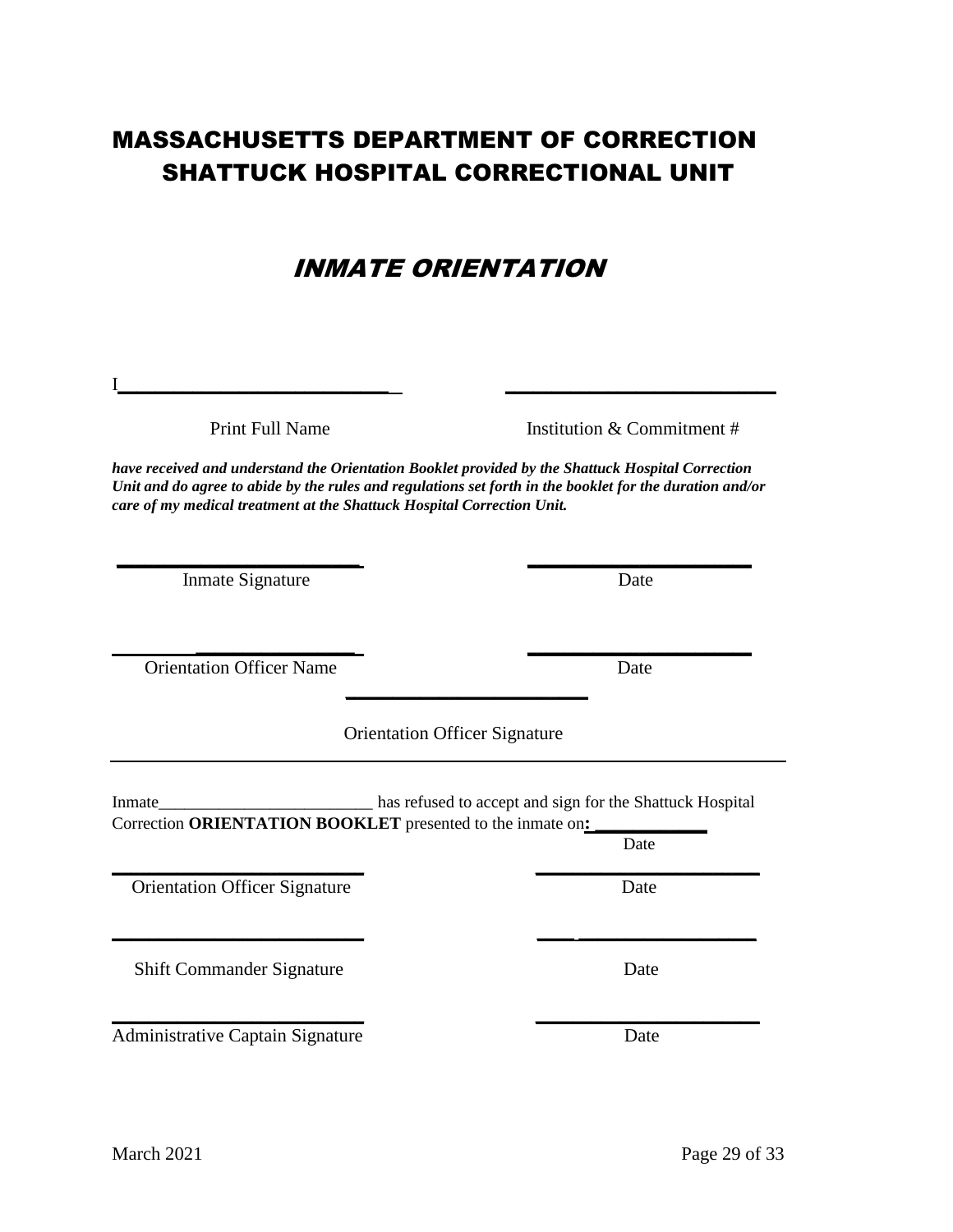# MASSACHUSETTS DEPARTMENT OF CORRECTION SHATTUCK HOSPITAL CORRECTIONAL UNIT

# RELEASE OF PATIENT INFORMATION STATUS

I, **\_\_\_\_\_\_\_\_\_\_\_\_\_\_\_\_\_\_\_\_\_\_\_\_\_\_\_\_**, authorize the Department of Correction to notify to the following Health Care Proxy/person of my admission as a patient if they should inquire:

**\_\_\_\_\_\_\_\_\_\_\_\_\_\_\_\_\_\_\_\_ \_\_\_\_\_\_\_\_\_\_\_\_\_\_ \_\_\_\_\_\_\_\_\_\_\_\_\_\_\_\_\_\_\_**

**Name Relationship Phone Number** 

*I also authorize the Department of Correction to acknowledge my admission to the person(s) listed below, if they inquire:*

| <b>Name</b>                                                                | Relationship                                                                           | <b>Phone Number</b> |
|----------------------------------------------------------------------------|----------------------------------------------------------------------------------------|---------------------|
|                                                                            |                                                                                        |                     |
| the control of the control of the control of the control of the control of |                                                                                        |                     |
| <b>NEXT OF KIN:</b>                                                        |                                                                                        |                     |
| <b>Name</b>                                                                | Relationship                                                                           | <b>Phone Number</b> |
| 171, Regulations 2.25 and 2.36                                             | Authorization for release of this information is given in M.G.L., Chap 6, Sec 168, and |                     |
|                                                                            |                                                                                        |                     |
|                                                                            |                                                                                        |                     |
| Witness Name                                                               |                                                                                        |                     |
| <b>Witness Signature</b>                                                   |                                                                                        |                     |

March 2021 Page 30 of 33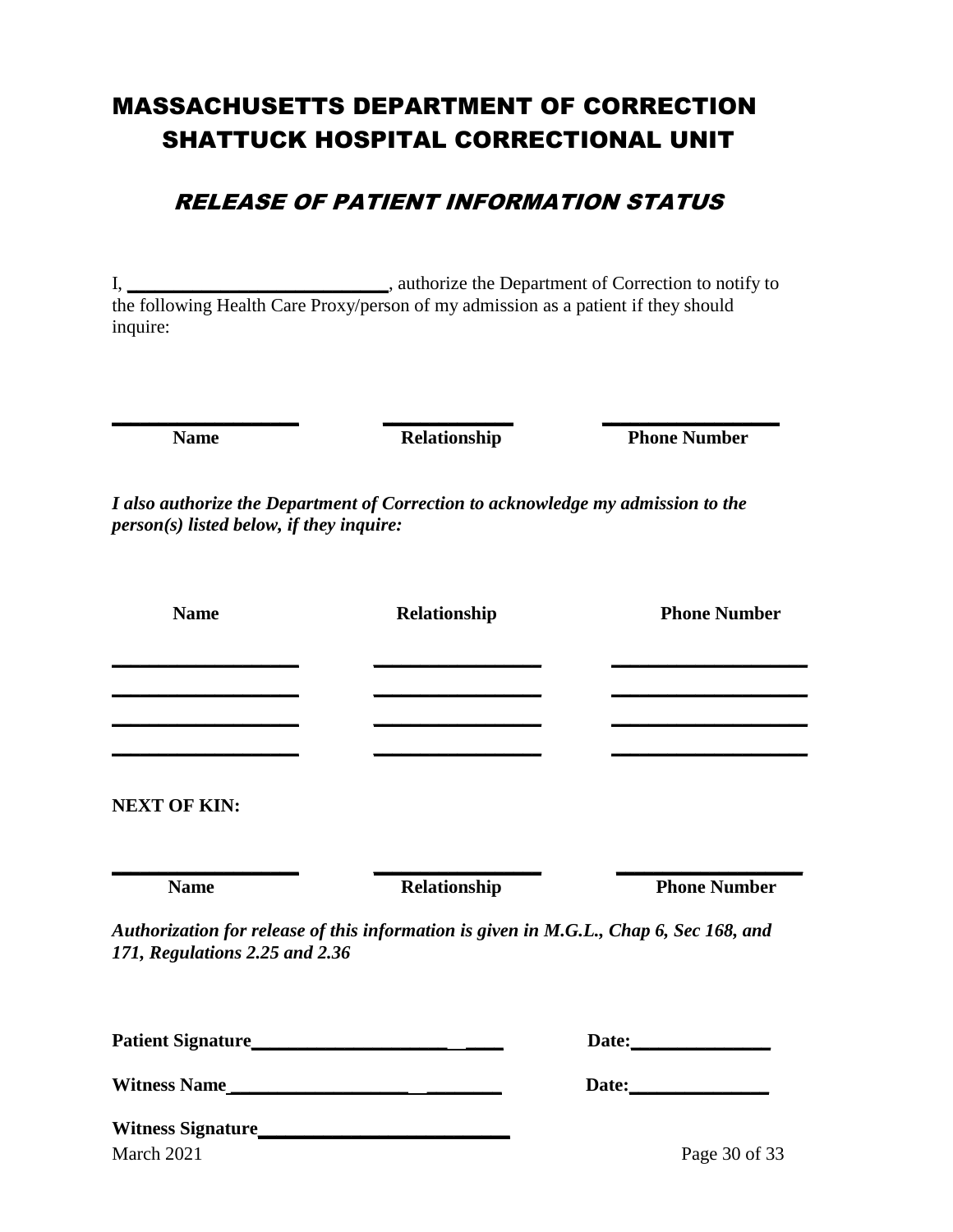# **MASSACHUSETTS DEPARTMENT OF CORRECTION** SHATTUCK HOSPITAL CORRECTIONAL UNIT

# **INMATE PERSONAL PROPERTY**

| Inmate Name                                                                                                                                                                                               |  |                                                                                                                       |  |  |
|-----------------------------------------------------------------------------------------------------------------------------------------------------------------------------------------------------------|--|-----------------------------------------------------------------------------------------------------------------------|--|--|
|                                                                                                                                                                                                           |  |                                                                                                                       |  |  |
|                                                                                                                                                                                                           |  |                                                                                                                       |  |  |
| <b>PROPERTY STORED</b>                                                                                                                                                                                    |  | PROPERTY KEPT BY INMATE                                                                                               |  |  |
| <u> 1980 - Johann John Stone, Amerikaansk politiker (* 1905)</u><br><u> 1989 - Johann Barn, amerikansk politiker (d. 1989)</u>                                                                            |  | <u> 1989 - Andrea Santana, amerikana amerikana amerikana amerikana amerikana amerikana amerikana amerikana amerik</u> |  |  |
| <u> 1989 - Andrea Barbara, amerikan basar dan berasal dalam berasal dalam basa dalam basar dalam berasal dalam b</u>                                                                                      |  |                                                                                                                       |  |  |
|                                                                                                                                                                                                           |  | <u> 1989 - Johann Stein, markin sammen beskriver og det blev til store og det blev til store og det blev til stor</u> |  |  |
| <u> 1989 - Andrea Barbara, amerikana amerikana amerikana amerikana amerikana amerikana amerikana amerikana amerika</u><br>the contract of the contract of the contract of the contract of the contract of |  |                                                                                                                       |  |  |
|                                                                                                                                                                                                           |  | Date:                                                                                                                 |  |  |
| Officer Name                                                                                                                                                                                              |  |                                                                                                                       |  |  |
| Officer Signature<br><u>Discussions</u>                                                                                                                                                                   |  |                                                                                                                       |  |  |
| I,<br><b>Inmate Name</b>                                                                                                                                                                                  |  | , received all property listed above on<br><b>Date</b>                                                                |  |  |
|                                                                                                                                                                                                           |  | <b>Officer</b>                                                                                                        |  |  |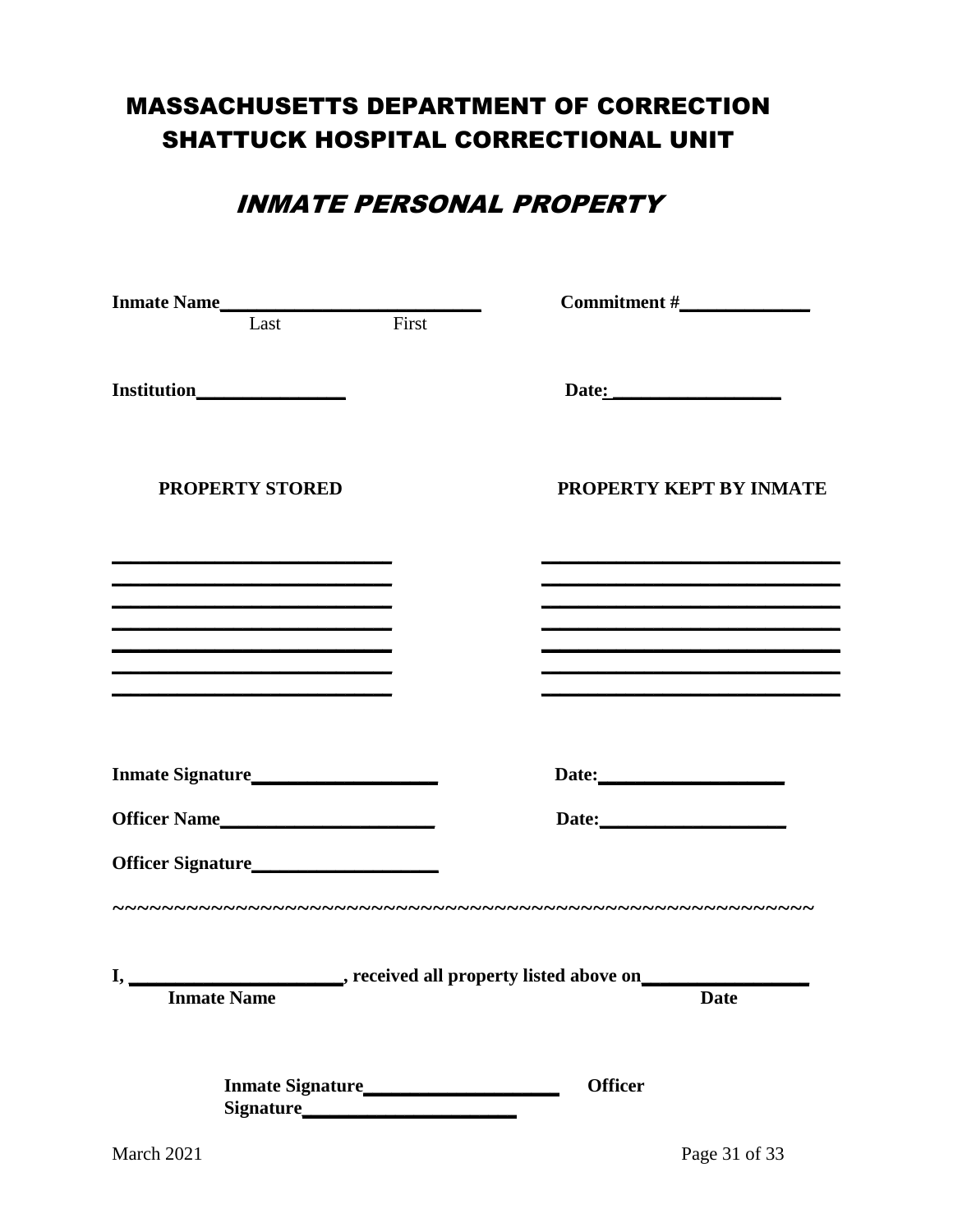# **Massachusetts Department of Correction Inmate Telephone System Number Request Form**

| <b>COMMITMENT #:</b>           |                             | <b>UNIT:</b> the contract of the contract of the contract of the contract of the contract of the contract of the contract of the contract of the contract of the contract of the contract of the contract of the contract of the co |                     |           |                  |
|--------------------------------|-----------------------------|-------------------------------------------------------------------------------------------------------------------------------------------------------------------------------------------------------------------------------------|---------------------|-----------|------------------|
|                                | <b>LANGUAGE PREFERENCE:</b> | ENGLISH                                                                                                                                                                                                                             | SPANISH $\Box$      |           |                  |
|                                |                             |                                                                                                                                                                                                                                     |                     |           |                  |
| <b>Add (A) /</b><br>Delete (D) | Name of Called Party        |                                                                                                                                                                                                                                     | <b>Relationship</b> | Area Code | Telephone Number |
| 1.                             |                             |                                                                                                                                                                                                                                     |                     |           |                  |
| $\overline{2}$ .               |                             |                                                                                                                                                                                                                                     |                     |           |                  |
| $\overline{3}$ .               |                             |                                                                                                                                                                                                                                     |                     |           |                  |
| $\overline{4}$ .               |                             |                                                                                                                                                                                                                                     |                     |           |                  |

**THE FOLLOWING (APPROVED) ATTORNEYS AND PRIVILEGED NUMBERS WILL NOT BE RECORDED**

| Name | <b>Area Code</b> | Telephone<br>Number |
|------|------------------|---------------------|
|      |                  |                     |
|      |                  |                     |
|      |                  |                     |
|      |                  |                     |
|      |                  |                     |
|      |                  |                     |
|      |                  |                     |

**Your acceptance of a PIN and use of inmate telephones shall be deemed as consent to the conditions and restrictions of placed upon inmate telephone calls, including call monitoring, recording, and call detail.**

**Reviewed by Unit Staff Member (name and signature) and the state of Date** 

**5.**

**6.**

**7.**

**8. 9.**

**10.**